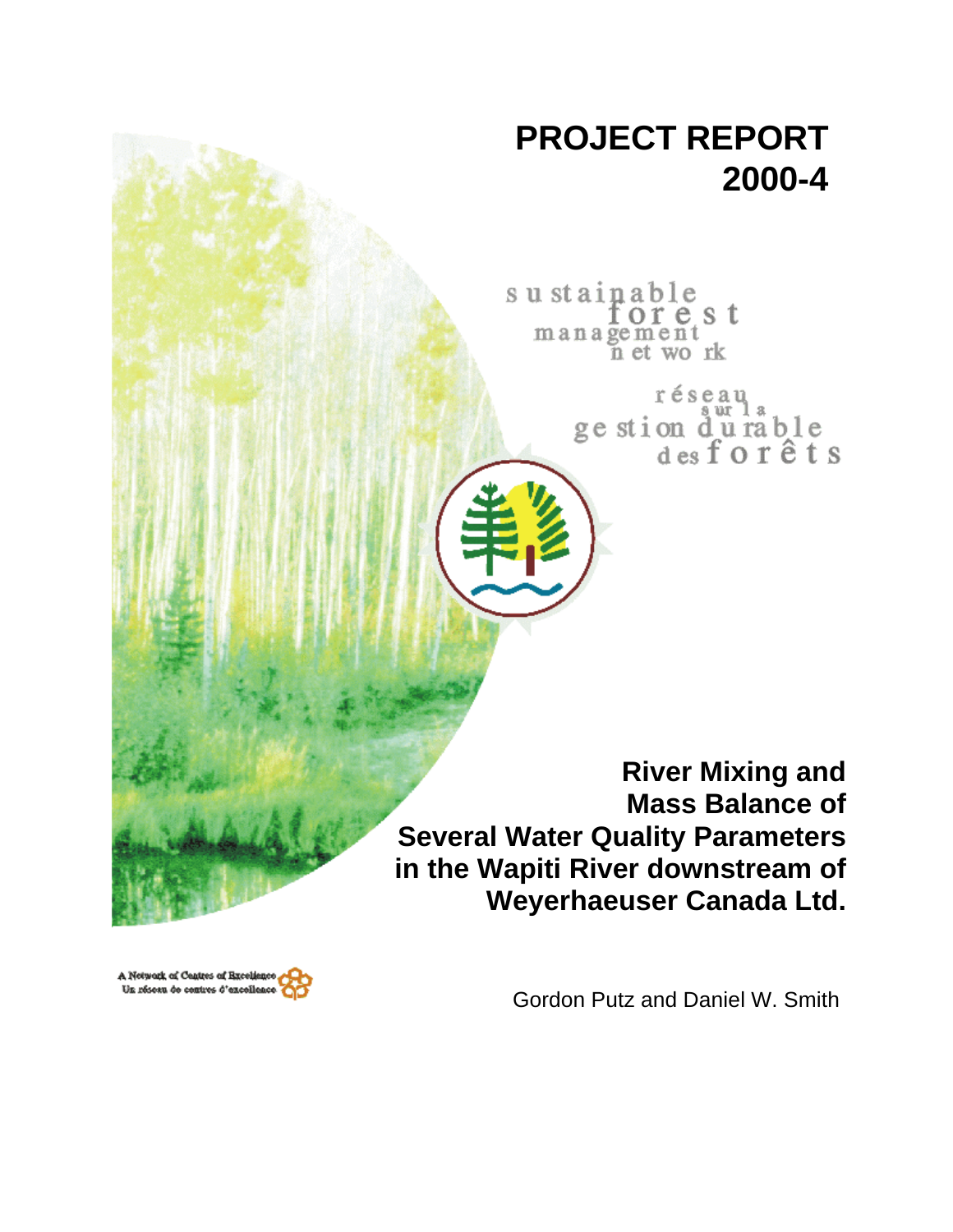For copies of this or other SFM publications contact:

Sustainable Forest Management Network G208 Biological Sciences Building University of Alberta Edmonton, Alberta, T6G 2E9 Ph: (780) 492 6659 Fax: (780) 492 8160 http://www.ualberta.ca/sfm/

ISBN 1-55261-062-4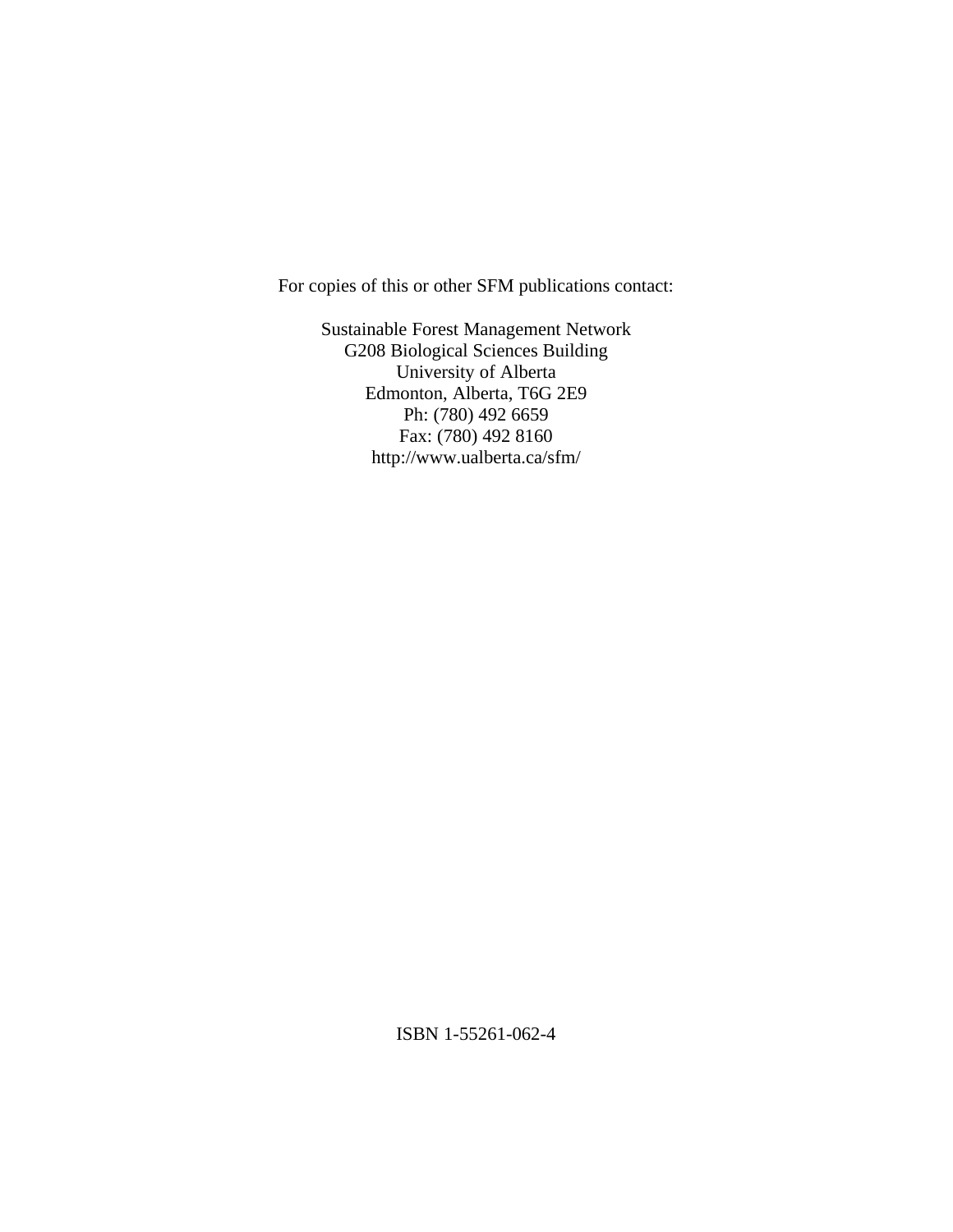# **River Mixing and Mass Balance of Several Water Quality Parameters in the Wapiti River downstream of Weyerhaeuser Canada Ltd.**

# **Development and Verification of a Two-Dimensional Hydraulic and Kinetic Model for the Prediction of Effluent Transport in Rivers**

by

**Gordon Putz** Department of Civil Engineering University of Saskatchewan, Saskatoon, Saskatchewan

and

**Daniel W. Smith** Department of Civil and Environmental Engineering University of Alberta, Edmonton, Alberta

**April 2000**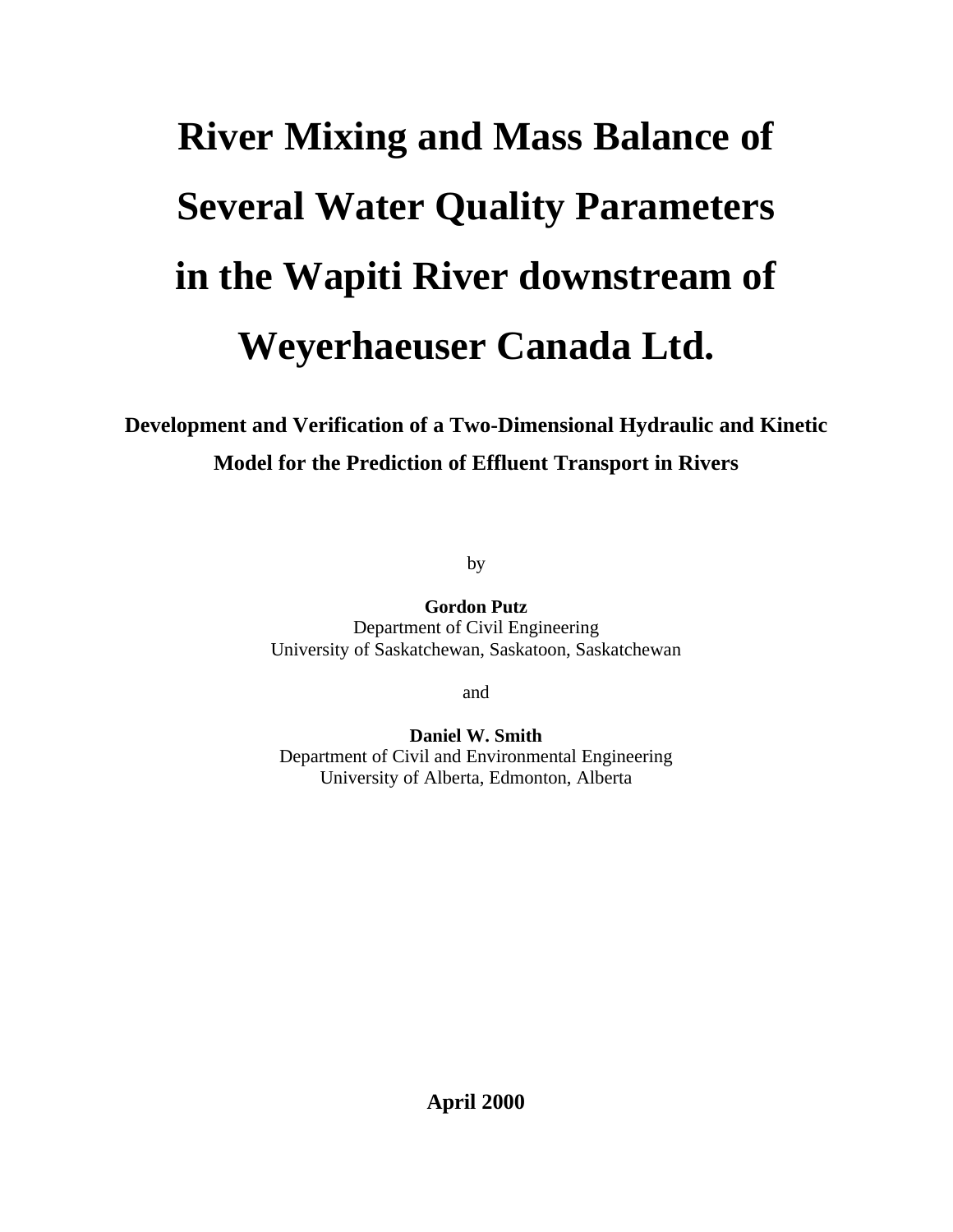### **ABSTRACT**

Field studies to determine the river mixing and potential decay in concentration of selected water quality parameters in a receiving stream downstream of a pulp mill effluent diffuser are described. The field studies were conducted on the Wapiti River downstream of Weyerhaeuser Canada Ltd. near Grande Prairie, Alberta. The river mixing in the study reach was determined based upon analysis of a steady-state fluorescent tracer test conducted at the site. Colour, adsorbable organic halide (AOX) and chemical oxygen demand (COD) samples were collected from the river on the same day as the tracer test. In this manner, the dilution effects of the river mixing are defined by the tracer test allowing an assessment of any other attenuation of these parameters within the receiving stream.

Concentrations of colour, AOX and COD were measured at seven cross sections within the study reach and compared to tracer concentrations at the same locations. A mass balance analysis is presented which compares the input of these parameters in the effluent stream to the mass flow measured in the river. Conclusions are drawn regarding whether these parameters are mass conservative and only influenced by dilution, or if other mechanisms influence their concentration within the receiving stream. AOX was found to be mass conservative over the 4.5 km study reach (approximately 2.6 hours flow time). Colour and COD levels declined in relation to the tracer in the initial portion of the reach. Following this initial decline, levels of COD and colour increased which possibly indicates resuspension of bottom sediments.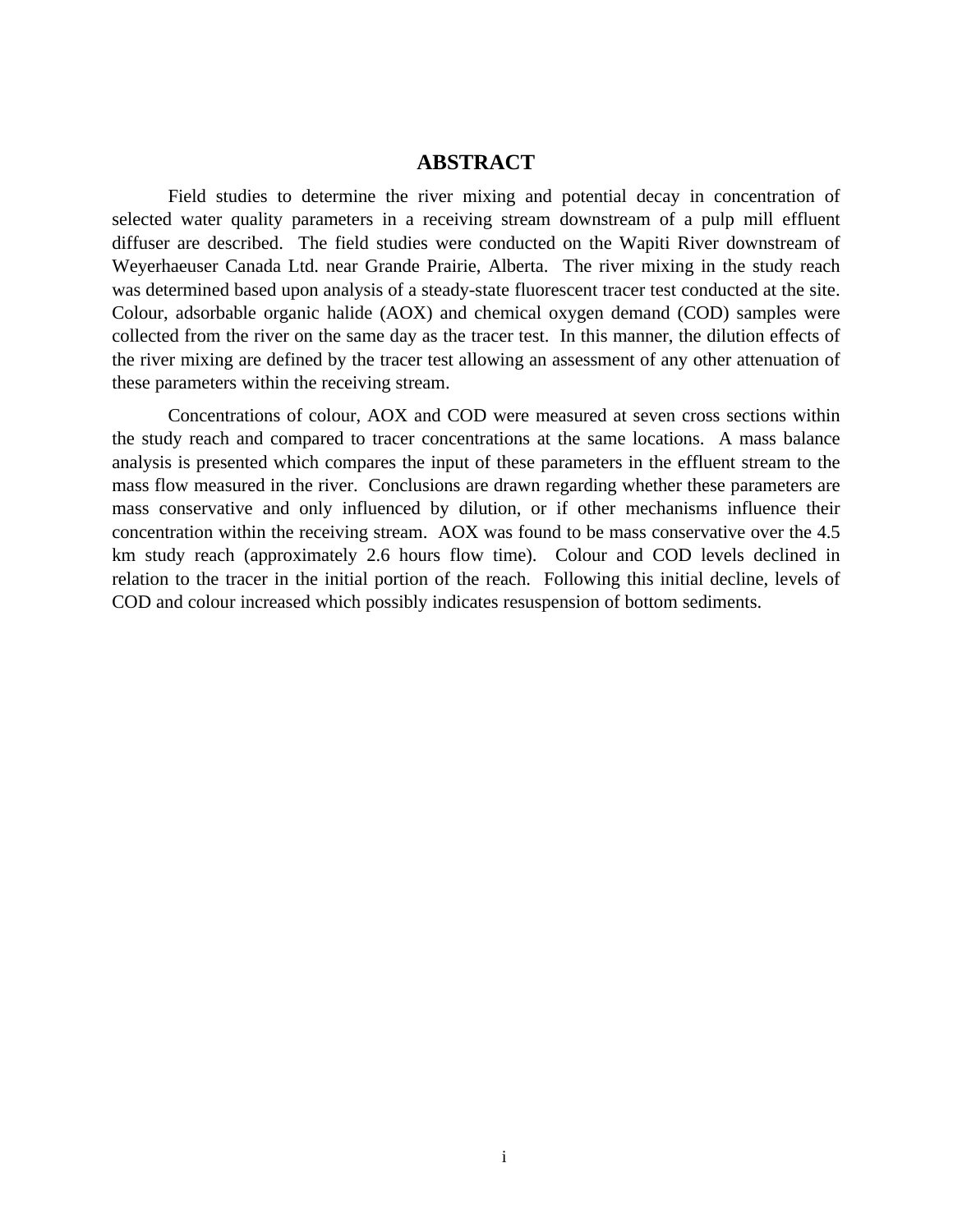#### **ACKNOWLEDGEMENTS**

The authors thank Weyerhaeuser Canada Ltd. (Guy Wilson and Jolene Olsson) for providing access to mill locations, engineering drawings of the diffuser structure, and copies of previous water quality studies, and Canfor Corp. (Dave McCleod) for providing access to the river via their winter haul road. We also thank the graduate students and staff of the Environmental Engineering Group, University of Alberta, and Ifeanyi Odigboh, Division of Environmental Engineering, University of Saskatchewan, for their participation in the 1998 field and laboratory studies. Their assistance and hard work was invaluable. Special thanks to Kevin McCullum for organizing the field equipment and compiling much of the raw data. The study was financially supported by the Sustainable Forest Management Network of Centres of Excellence, Minimum Impact Technologies Theme.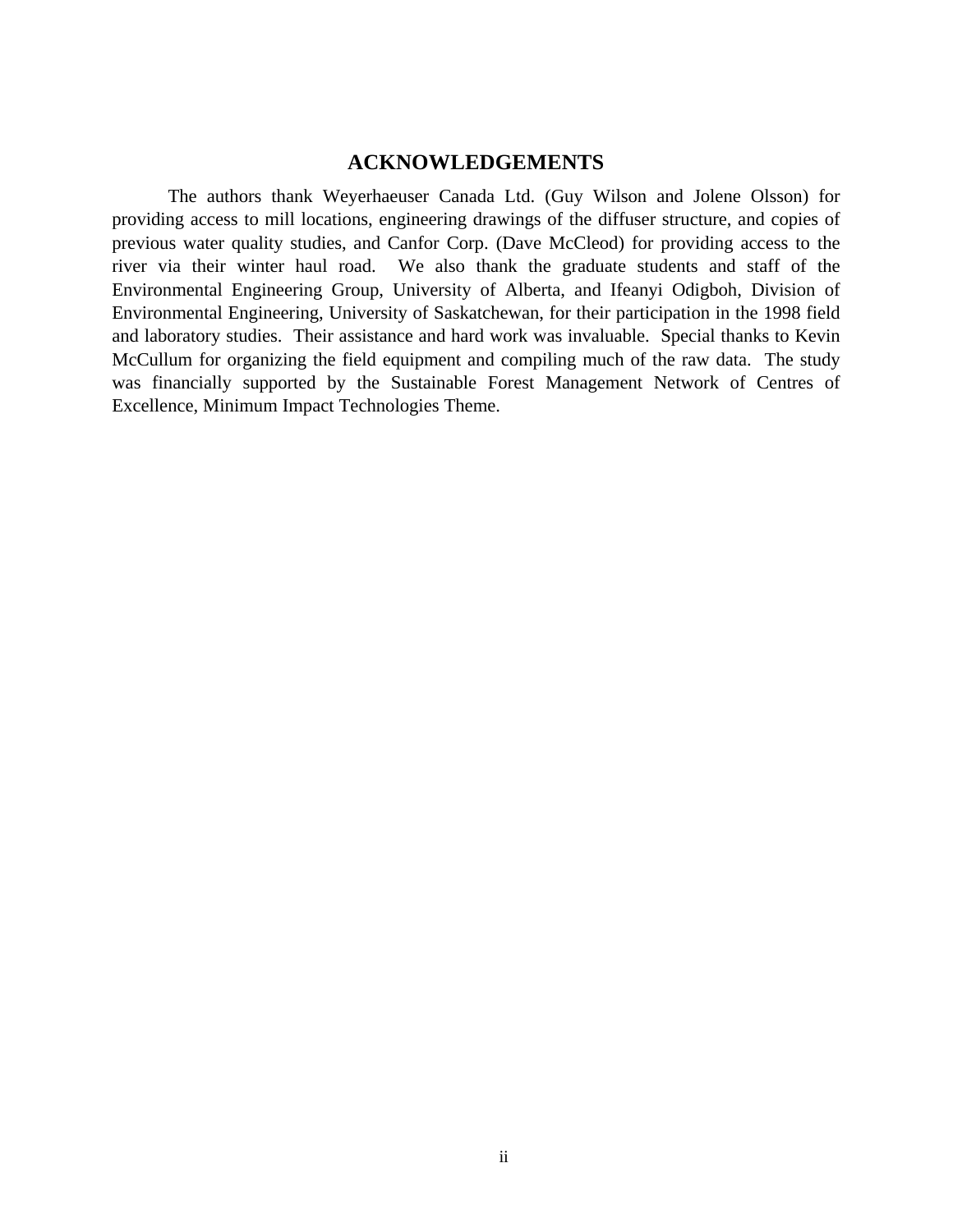# **INTRODUCTION**

The overall purpose of this SFMNCE (Sustainable Forest Management Network of Centres of Excellence) research project is to further verify and develop a two-dimensional, unsteady effluent input, river mixing and transport model. Adaptations to this mixing model can provide the capability to simulate environmental reaction of water quality parameters, within a river, in combination with the river mixing and transport. Therefore, the model can be used to study the transport, mixing and fate of forest industry effluent substances discharged to river systems.

A unique feature of the model is that unsteady effluent input conditions can be accounted for, and that the resulting time-varying, effluent substance concentrations across a stream and in the downstream direction can be predicted. More popular and widely applied water quality models do not have this time-dependent, two-dimensional capability. The need for this type of model and details regarding the numerical method used by the model are described by Putz and Smith (1996), Putz (1996) and Putz et al. (2000).

The first objective of the overall project involved the verification of the river mixing and transport portion of the model using tracer tests conducted at several mill discharge locations. Previous verifications studies of the numerical method used in the model to simulate river mixing were described by Putz and Smith (1998). These studies were based upon tracer tests conducted on several major western Canadian rivers. However, the data available from these tracer tests was limited, as they had not been conducted with the express purpose of model verification. Additional more comprehensive field studies were conducted in August 1997 with support from the SFMNCE. Results of these studies are reported by Putz et al. (2000).

The second objective of the overall project is to adapt the model to predict the fate of selected mill effluent substances within the river environment. Effluent parameters such as colour, COD, AOX and toxic compounds are possible candidates for incorporation into the model. The model can be adapted by incorporating kinetic expressions for environmental reaction of these non-conservative substances into the computer code. Substance concentrations predicted by the model can be compared to measurements taken in the river and adjustments made to the mixing and kinetic coefficients as necessary in order to calibrate the model. Further SFMNCE field studies were conducted in August 1998 on the Wapiti and Athabasca Rivers in order to collect data to address the second objective.

The work conducted on the Wapiti River near Grande Prairie downstream of the Weyerhaeuser Canada Ltd. mill site is described in this report. The work conducted on the Athabasca River near Hinton downstream of the Weldwood of Canada Ltd. mill site is described in a companion report (Putz and Smith, 2000).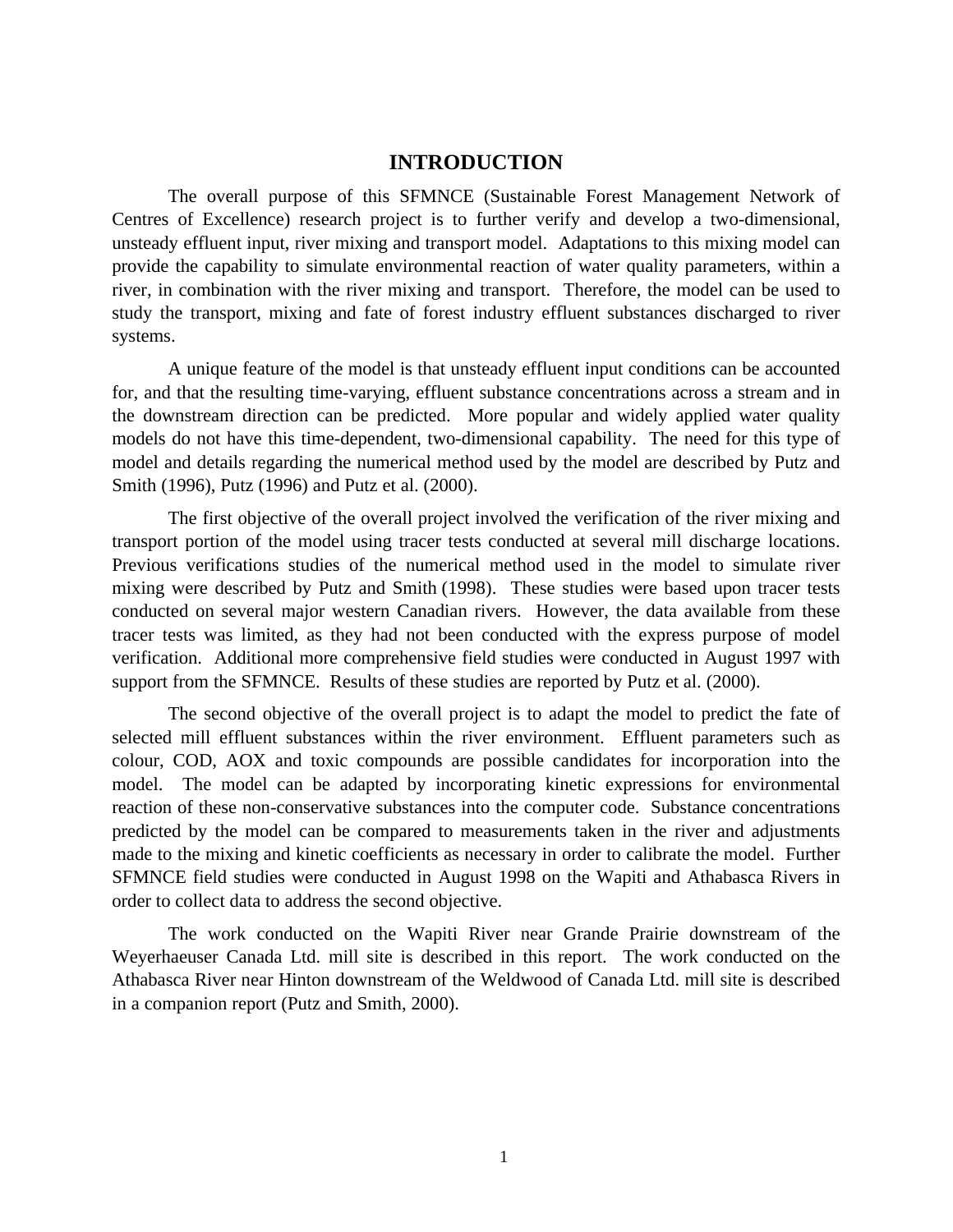#### **Wapiti River 1998 Field Studies**

#### *Background*

On August 5 to 7, 1998 field studies were conducted on the Wapiti River near Grande Prairie, Alberta. The field studies consisted of hydrometric surveys, a tracer test, and water quality sampling conducted on a reach of the Wapiti River downstream of the Weyerhaeuser Canada limit pulp mill site. The intent of the 1998 field studies was to simultaneously conduct a tracer test and sample for selected water quality parameters downstream of a pulp mill effluent discharge. In this manner, the attenuation of effluent parameters can be assessed against a well-defined mixing regime.

Planning for the Wapiti River field tests progressed through the spring and early summer of 1998. Air photos, maps, historical discharge data and past cross section surveys for the river reach were obtained from Alberta Environmental Protection and Water Survey of Canada. In addition, engineering drawings of the effluent pipeline and diffuser structure and previous water quality studies on the river were obtained from Weyerhaeuser Canada Ltd. All this information was required to plan the details of the tracer tests such as the location of the tracer injection point, quantities of tracer required, tracer flow rates, location of sampling sections, sampling schedules, numbers of boats and sampling crews, etc. The background information was also required for a preliminary assessment of the length of the two-dimensional mixing zone and to prepare an application to Alberta Environmental Protection for permission to conduct the tracer tests.

As part of the planning process, water quality data on the mill effluent was also obtained from Weyerhaeuser Canada Ltd. The effluent data was reviewed to select water quality parameters for sampling in the river. The intention was to pick water quality parameters that would remain above detection limits for some distance downstream of the discharge point. In addition, parameters were chosen which would potentially react within the river system and decrease in concentration in comparison to the mass conservative tracer. After reviewing the effluent data, and estimating the immediate dilution at the diffuser with the anticipated river flow for late August (approx.  $90 \text{ m}^3/\text{s}$ ), colour, COD (chemical oxygen demand), and AOX (adsorbable organic halide) were selected for sampling and analysis.

#### *Objectives of the 1998 Wapiti River field studies*

The initial objectives of the 1998 field studies on the Wapiti River downstream of the Weyerhaeuser Canada Ltd. mill site were:

- Conduct a continuous input fluorescent tracer test to document the steady-state transverse mixing occurring in approximately a 20 km reach downstream of the diffuser structure.
- Conduct a slug input fluorescent tracer test to characterize the time dependent transverse mixing and transport occurring in a 20 km reach downstream of the diffuser structure.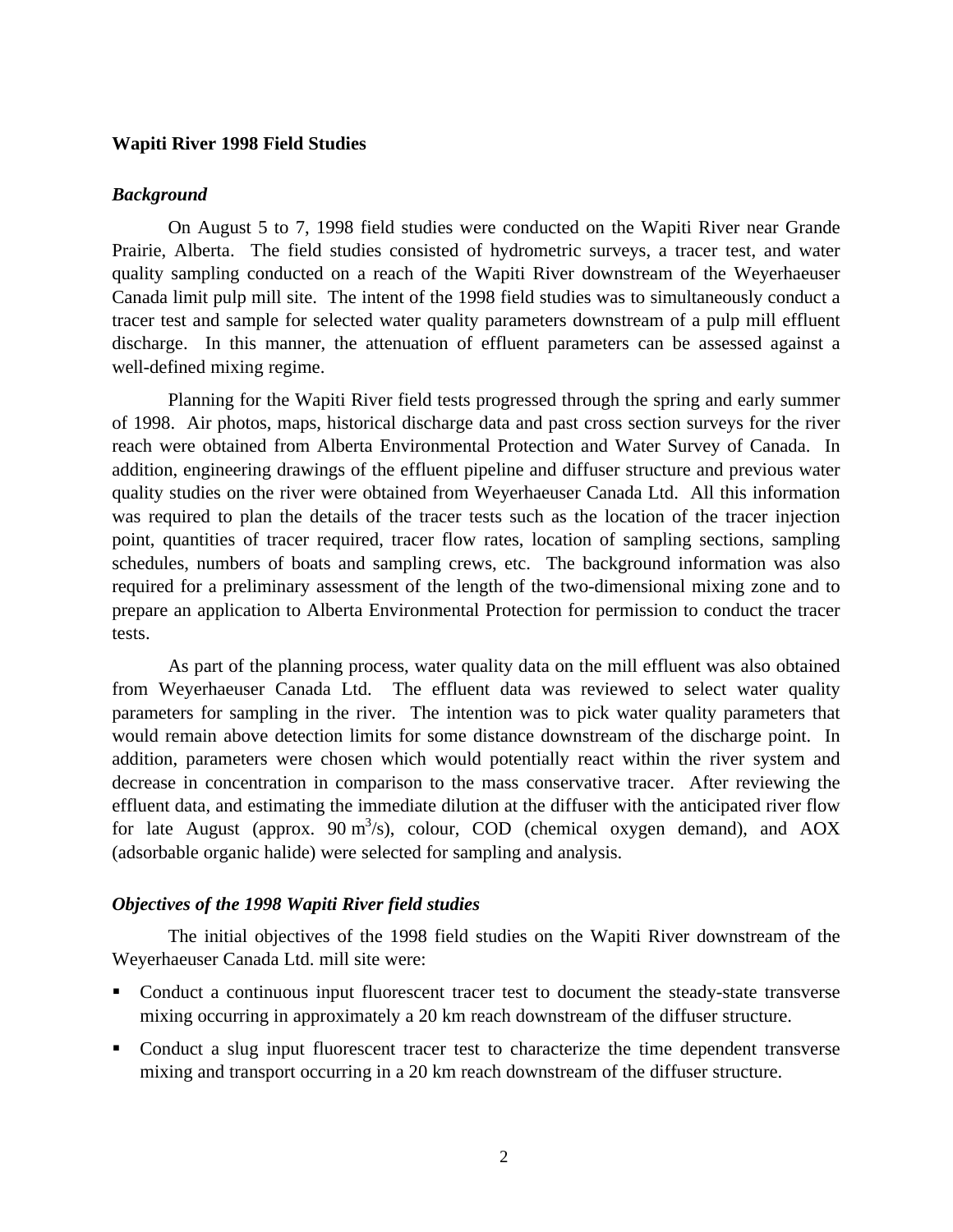- Conduct hydrometric surveys to obtain sufficient data to construct a mixing model of the river reach.
- ß Sample the river reach for colour, COD and AOX in conjunction with the continuous input tracer test.
- Assess the river concentrations of the water quality parameters in comparison to the tracer concentrations in order to identify any attenuation other than the mixing process.
- ß Attempt to model the water quality parameters in the reach accounting for river mixing and attenuation mechanisms.

Unfortunately, low flow conditions experienced in August 1998 on the Wapiti River prevented accomplishment of all these objectives. The anticipated flow for early August, based upon analysis of Water Survey of Canada records, was approximately 100  $m^3/s$ . Actual flow during the fieldwork was in the range of 30 to 40  $\text{m}^3\text{/s}$  (see the section below on Site Characterization).

River travel during the fieldwork utilizing the prop survey boats available was extremely difficult due to the low flow conditions. Travel in the upstream direction was particularly difficult and required the field crews to physically pull the boats and equipment through shallow rapid sections of the river. As result, the length of the study reach had to be restricted to approximately 4.5 km downstream of the Weyerhaeuser Canada Ltd. diffuser structure. This distance avoided the more challenging and potentially dangerous shallow sections located further downstream. In addition, the slug tracer test that was planned had to be abandoned due to restricted ability to travel on the river.

#### **RIVER MIXING AND MASS BALANCE**

Most rivers have a large width to depth ratio. Therefore, dissolved substances will rapidly become uniformly mixed in the vertical direction (over depth) in comparison to the transverse (across stream) and longitudinal (downstream) directions (see Putz et al., 2000 for a overview description of mixing processes). Hence, for most situations a two-dimensional, depth-averaged description of the mixing and transport in a river is appropriate.

The mixing, transport and in-stream reaction of a neutrally buoyant, non-conservative substance in the transverse mixing zone can be described by the following mass balance equation (see Putz, 1996 for derivation of this equation, see Figure 1 for the coordinate system definition):

$$
\frac{\partial}{\partial t}(\text{hc}) + \frac{\partial}{\partial x}(\text{huc}) = \frac{\partial}{\partial z} \left( \text{hE}_z \frac{\partial c}{\partial z} \right) + \text{hR}
$$

in which x is the longitudinal direction, z is the transverse direction, c is depth-averaged concentration , u is local depth-averaged velocity in the longitudinal direction, h is the local depth and  $E_z$  is the transverse mixing coefficient. The second term on the left of [1] represents advective mass transport in the longitudinal direction. The first term on the right represents diffusive transport across the stream. The general term R represents an in-stream reaction rate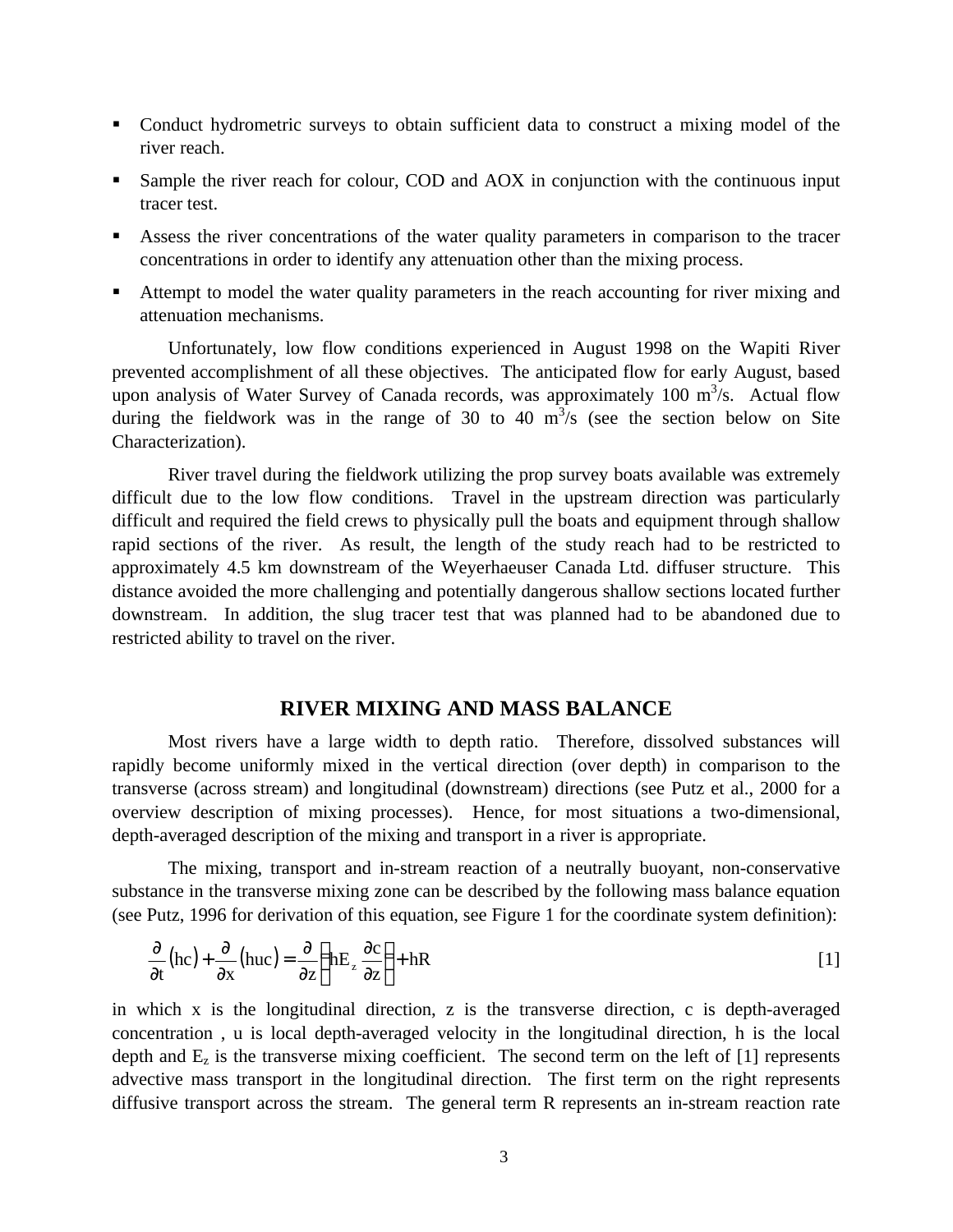expression. For example, if the reaction rate was first order R could be replaced by Kc where K would be a first order rate constant.



**Figure 1 Coordinate system for mixing analysis.**

Frequently a streamtube approach employing a transformation of the transverse coordinate z, to cumulative flow q is utilized in mixing analysis and modelling (see Yotsukura and Cobb, 1972). Cumulative flow is determined as follows:

$$
q_{(z)} = \int_{0}^{z} uh \, dz \tag{2}
$$

where  $z = 0$  represents the left bank (looking downstream) as shown in Figure 2; and u is the depth averaged velocity in the direction of flow. At the right bank  $z = W$ , the total stream width, and  $q = Q$ , the total stream discharge. Transverse coordinates are then expressed as a dimensionless  $q/Q$  ratio, where  $q/Q=0$  is the left bank and  $q/Q=1$  is the right bank.



**Figure 2 Transverse coordinate transformation.**

The q transformation converts the plan view of a natural stream of variable width to a simple rectilinear form of constant width Q. A line of constant q along the stream represents a streamline and adjacent lines of constant q define a streamtube. There is no average flow across a streamline and therefore there is no depth-averaged transverse advection across streamlines. In the derivation of [1] the term representing transverse advective transport is omitted based upon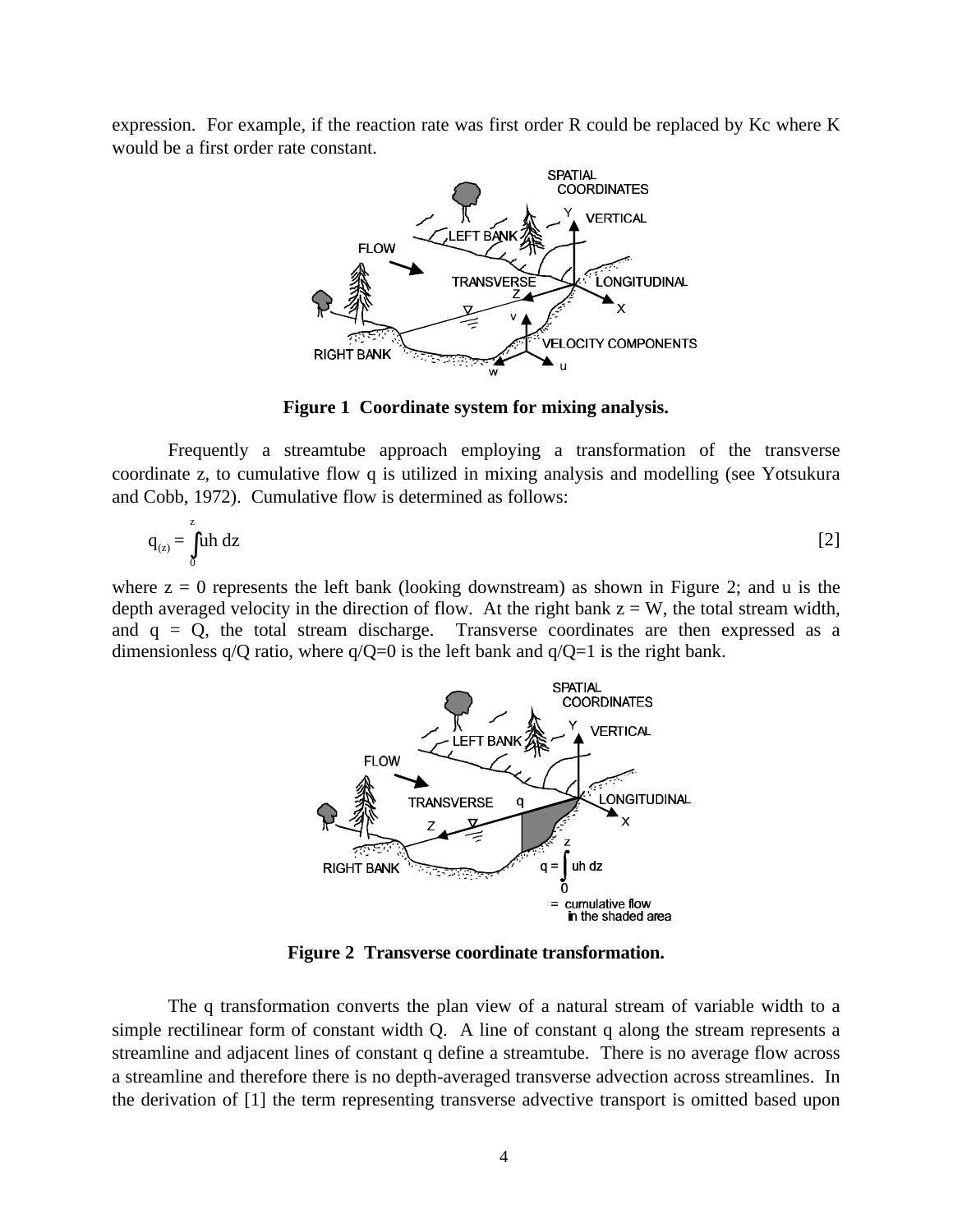an order of magnitude argument (see derivation in Putz, 1996). The adaptation of a streamtube approach for representation of the river flow and the use of this concept in the numerical solution further justifies not including a transverse advective term in [1].

A tracer test allows accurate definition of the river mixing (i.e. dilution effects) described by the advection and diffusion terms of [1]. Analysis of tracer test results will define the transverse mixing coefficient along a river study reach. The transverse mixing coefficient combined with hydrometric survey data, allows a mathematical model of the river mixing to be constructed and utilized for mixing simulations in the reach (see Odigboh, 1999 for a description of this process for the SFMNCE tracer tests conducted in 1997).

Water quality parameter samples collected during a tracer test can be assessed relative to the tracer concentrations to determine if the parameters are non-conservative. The mass recovery of a non-conservative parameter as a function of distance or travel time downstream of a discharge point can then be used as an aid to ascertain the form of the reaction equation. Mass balance analysis for several water quality parameters in the Wapiti River is described in this report.

# **SITE CHARACTERIZATION**

#### **Introduction**

The study reach is located downstream of the Weyerhaeuser Canada Ltd. effluent diffuser structure on the Wapiti River near Grande Prairie, Alberta. A plan view of the study reach is shown in Figure 3.

The river discharge during the field survey and tracer test was much lower than seasonal norms. Average flow for August based upon analysis of Water Survey of Canada records (1961- 1995) was 98.7  $m^3$ /s. The estimated open water and annual 7Q10 flow for the Wapiti River is 11.0 and  $6.0 \text{ m}^3$ /s respectively (Golder Associates Ltd., 1994). Because of the low flow conditions the reach consisted of a series of pool and riffle sequences (see Figure 3). Boat travel through the riffle areas, especially in the upstream direction, was extremely difficult due to the restricted depth and increased velocity. Consequently, the survey was restricted to the 4.5 km reach immediately downstream of the diffuser avoiding a number of the more challenging riffle sections located further downstream.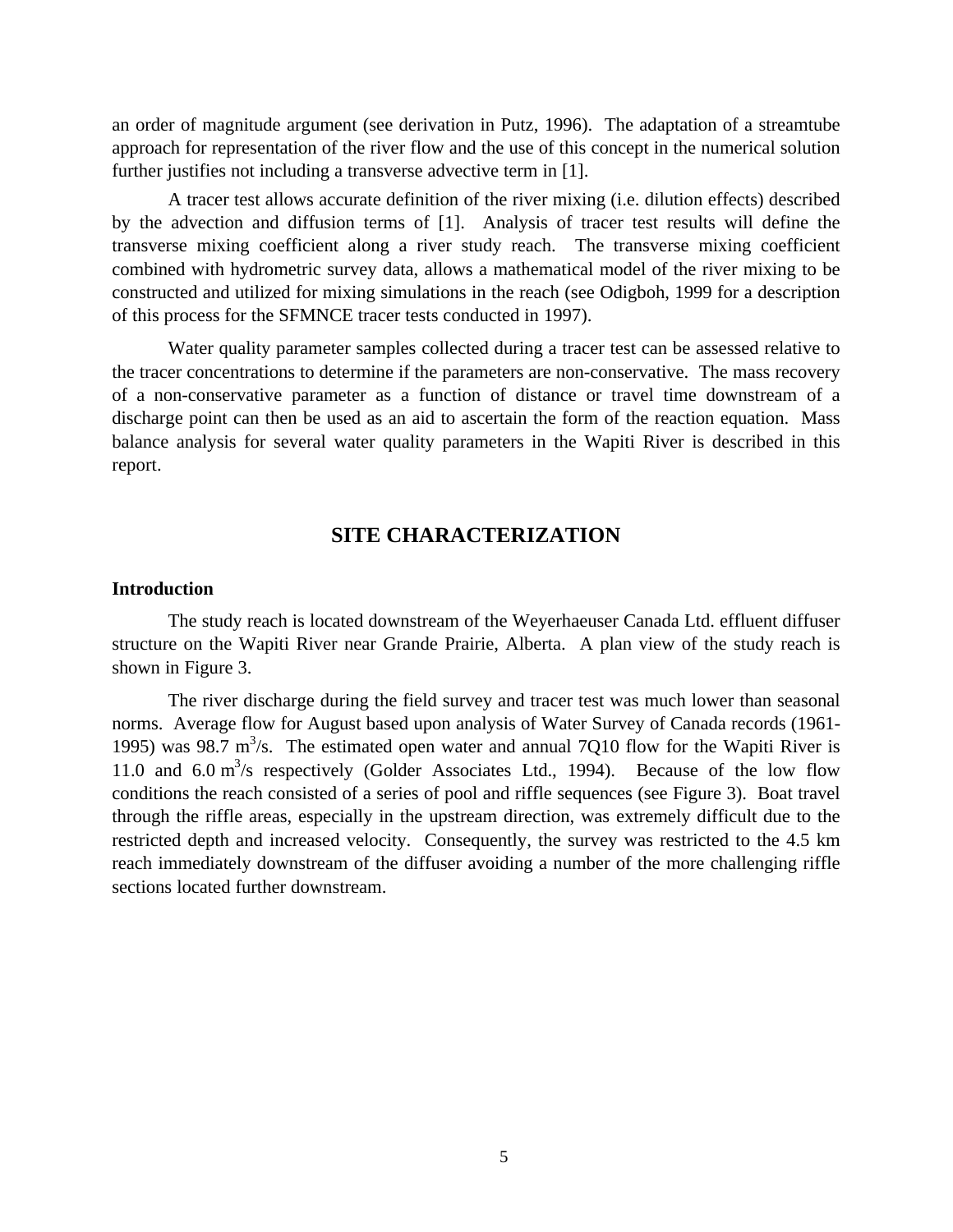#### **Hydrometric Data**

#### *Cross-section Surveys*

Hydrometric surveys of the study reach were conducted on August 7, 1998. Ten cross sections were established and surveyed. The section locations in relation to the Weyerhaeuser diffuser structure were measured using Global Positioning System (GPS) equipment. Depths across each section were measured using echo sounding equipment. The depth measurement positions were determined by simultaneous GPS measurement of the sounding boat location. The location of each of the sections is shown in Figure 3. A summary of the reach characteristics measured on August 7, 1999 is given in Table 1.

| <b>Cross Section</b> | <b>River</b> | Avg.  | Avg.            | <b>Measured</b>  |
|----------------------|--------------|-------|-----------------|------------------|
| $(distance \, d/s)$  | Width        | Depth | <b>Velocity</b> | <b>Discharge</b> |
| (m)                  | (m)          | (m)   | (m/s)           | $(m^3/s)$        |
| $\Omega$             | 67.0         | 0.69  | 0.72            |                  |
| 110                  | 77.0         | 1.06  | 0.41            |                  |
| 610                  | 69.0         | 0.91  | 0.53            | 33.2             |
| 1230                 | 82.4         | 0.87  | 0.47            | 30.7             |
| 1610                 | 76.4         | 1.58  | 0.28            | 34.3             |
| 2155                 | 73.0         | 0.80  | 0.57            |                  |
| 2915                 | 73.0         | 0.80  | 0.57            | 36.4             |
| 3600                 | 66.1         | 0.77  | 0.65            |                  |
| 4115                 | 91.3         | 1.16  | 0.32            |                  |
| 4525                 | 72.7         | 1.11  | 0.41            | 32.6             |
| Average              | 74.8         | 0.98  | 0.49            | 33.4             |

#### **Table 1 Summary of measured reach characteristics and flow.**

**Note:** The reach characteristics shown are for August 7, 1998 (the day hydrometric surveys were conducted). All characteristics were adjusted to the estimated flow of 36  $\text{m}^3\text{/s}$  for August 6, 1998 (the day the tracer and water quality sampling was conducted).

Detailed cross section tabulations and plots were prepared for each section for the date on which the tracer test was conducted (August 6, 1998). This required minor adjustments of the survey measurements to account for the change in river flow between August 6 and 7. An example detailed tabulation and plot is shown in Table 2 and Figure 4. A complete set of cross section tabulations and plots for the study reach is presented in Appendix A.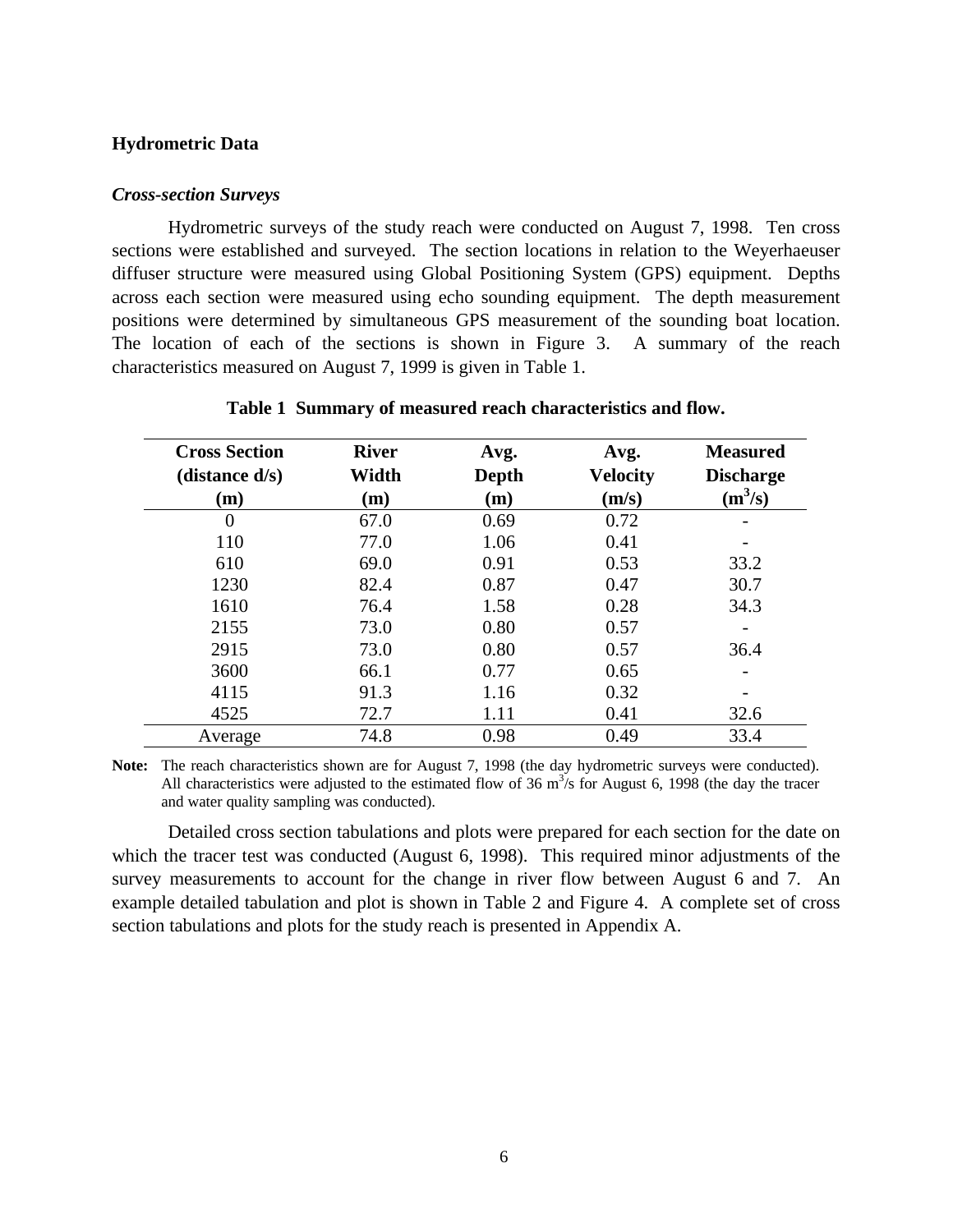

**Figure 3 Wapiti River study reach downstream of the Weyerhaeuser Canada diffuser.**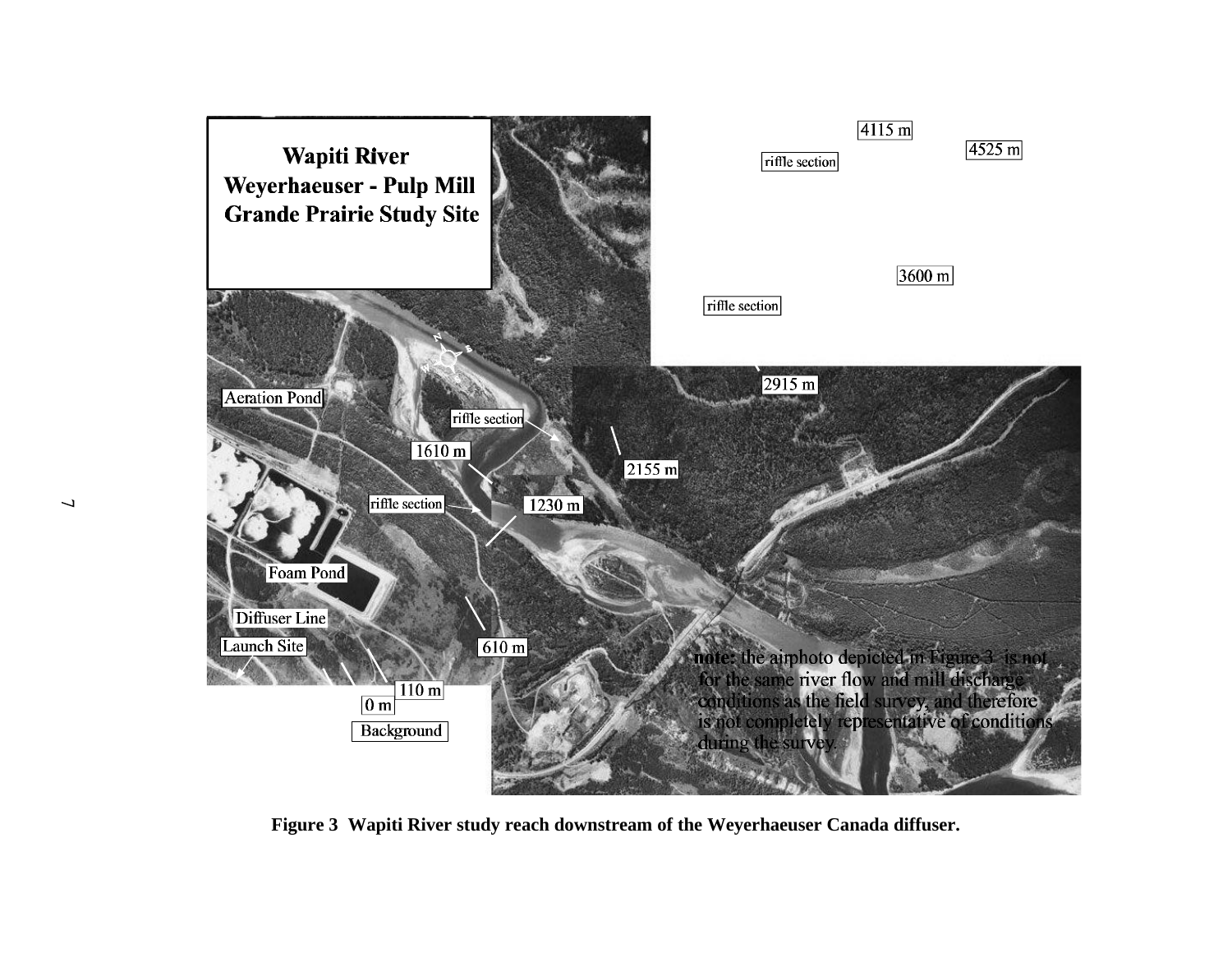# **Table 2 Example cross section tabulation.**

|           |        | X-SECTION Wapiti River, 610 m d/s<br><b>DATE</b> |       | August 6, 1998 |                |                        |                |        |
|-----------|--------|--------------------------------------------------|-------|----------------|----------------|------------------------|----------------|--------|
|           |        | DISCHARGE m <sup>3</sup> /s                      |       | 36.00          |                |                        |                |        |
|           |        | WIDTH <sub>m</sub>                               |       | 69.33          |                | Est. Water Surf. Elev. |                | 495.35 |
|           |        | <b>MEAN DEPTH m</b>                              |       | 0.92           |                | LВ                     | 99.72          | 495.35 |
|           |        | AREA $m2$                                        |       | 64.10          |                | <b>RB</b>              | 169.05         | 495.35 |
|           |        | <b>MEAN VELOCITY m/s</b>                         |       | 0.562          |                |                        |                |        |
| Sta.      | Elev.  | h                                                | w/W   | u              | dq est.        | norm. q/Q              | Area           | adj. U |
| m         | m      | m                                                |       | m/s            | m <sup>3</sup> |                        | m <sup>2</sup> | m/s    |
| 99.72     | 495.35 | 0.00                                             | 0.000 | 0.000          | 0.00           | 0.00000                | 0.0            | 0.000  |
| 100.00    | 495.33 | 0.02                                             | 0.004 | 0.048          | 0.00           | 0.00000                | 0.0            | 0.044  |
| 103.76    | 495.13 | 0.22                                             | 0.058 | 0.22           | 0.06           | 0.00154                | 0.5            | 0.20   |
| 109.51    | 494.78 | 0.57                                             | 0.141 | 0.41           | 0.71           | 0.01973                | 2.7            | 0.37   |
| 111.38    | 494.78 | 0.57                                             | 0.168 | 0.41           | 0.44           | 0.03091                | 3.8            | 0.37   |
| 116.13    | 494.71 | 0.65                                             | 0.237 | 0.44           | 1.24           | 0.06236                | 6.7            | 0.41   |
| 120.24    | 494.49 | 0.86                                             | 0.296 | 0.54           | 1.51           | 0.10090                | 9.8            | 0.49   |
| 126.58    | 494.35 | 1.00                                             | 0.388 | 0.59           | 3.34           | 0.18602                | 15.7           | 0.54   |
| 134.66    | 494.13 | 1.22                                             | 0.504 | 0.68           | 5.70           | 0.33116                | 24.7           | 0.62   |
| 140.70    | 493.99 | 1.36                                             | 0.591 | 0.73           | 5.47           | 0.47057                | 32.5           | 0.67   |
| 148.54    | 493.92 | 1.43                                             | 0.704 | 0.75           | 8.12           | 0.67722                | 43.5           | 0.69   |
| 150.27    | 493.99 | 1.36                                             | 0.729 | 0.73           | 1.79           | 0.72268                | 45.9           | 0.67   |
| 158.30    | 494.42 | 0.93                                             | 0.845 | 0.57           | 5.96           | 0.87450                | 55.1           | 0.52   |
| 158.52    | 494.35 | 1.00                                             | 0.848 | 0.59           | 0.12           | 0.87764                | 55.3           | 0.54   |
| 164.51    | 494.35 | 1.00                                             | 0.935 | 0.59           | 3.57           | 0.96857                | 61.4           | 0.54   |
| 167.71    | 494.85 | 0.50                                             | 0.981 | 0.37           | 1.17           | 0.99829                | 63.8           | 0.34   |
| 169.01    | 495.34 | 0.01                                             | 0.999 | 0.03           | 0.07           | 1.00000                | 64.1           | 0.02   |
| 169.05    | 495.35 | 0.00                                             | 1.000 | 0.000          | 0.00           | 1.00000                | 64.1           | 0.000  |
| Last Line |        |                                                  |       | Est. Total     | 39.27          |                        |                |        |





**Figure 4 Example cross section plot.**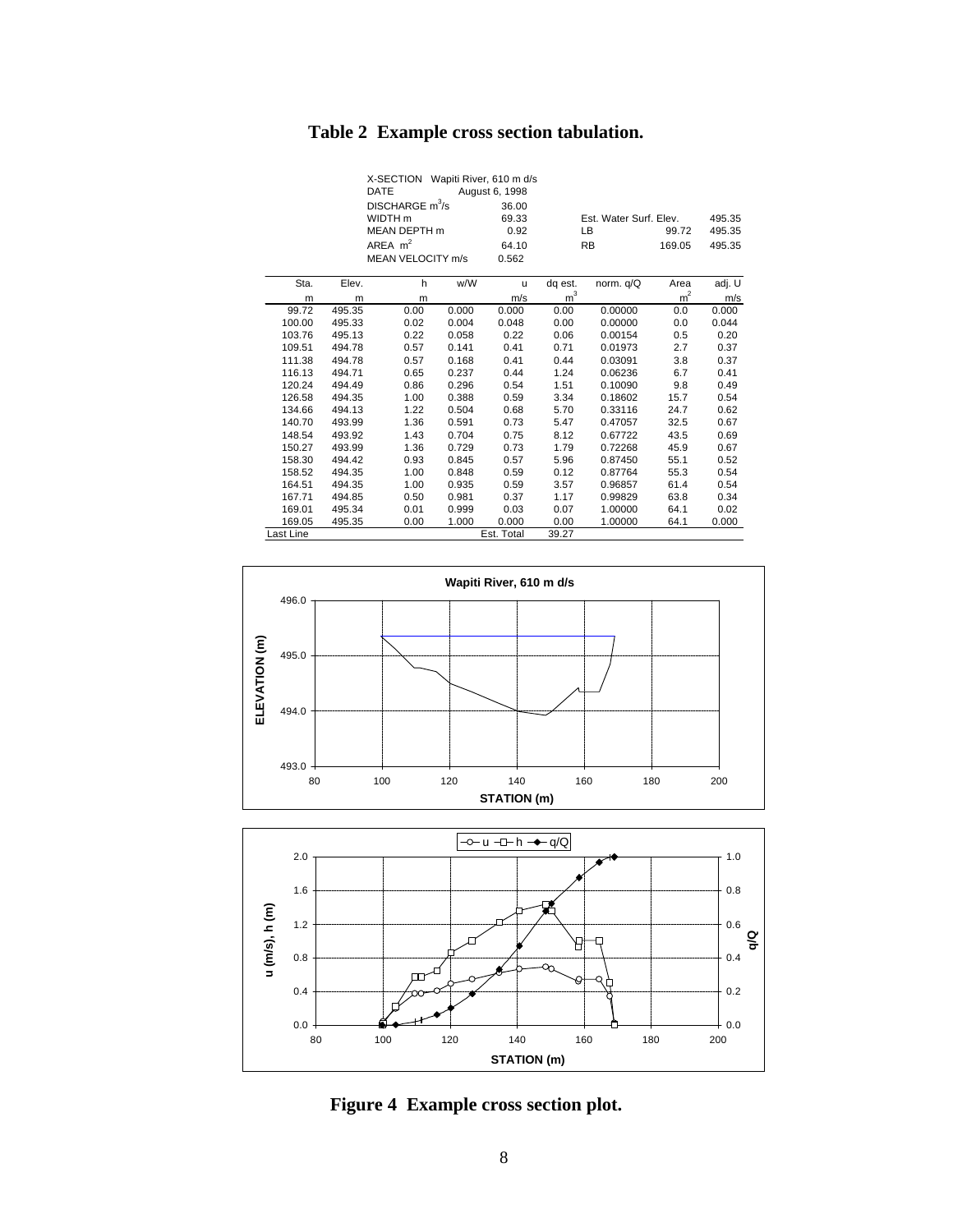#### *Channel Slope*

The slope of the water surface through the study reach was determined using elevation measurements taken using GPS equipment. Approximately 12 to 15 individual measurements of the water surface were recorded at each section as the depth soundings were conducted. The average of these measurements at each section versus distance is plotted in Figure 5. The breaks in channel slope shown in the plot are an indication of the pool and riffle nature of the flow.



**Figure 5 Water surface versus distance.**

#### *Velocity and Discharge*

Environment Canada monitors flow and water level in the Wapiti River at a gauging station located several kilometers upstream of the study reach. As part of the hydrometric surveys conducted on August 7, 1998 river discharge was measured at five sections. Velocity measurements were taken across each of these sections using a standard Price type current meter suspended with a cable and weight from the anchored survey boat. A sufficient number of measurements were taken across each section to allow a reasonably accurate estimate of the discharge (10 locations in most cases). The position of the boat was determined by GPS measurement. The results of these discharge measurements are shown in Table 1.

The average gauge reading reported during the flow measurements was  $27.1 \text{ m}^3/\text{s}$ . The discrepancy between the gauge reading and the field measurements is due to tributary inflow between the gauge and the study reach (note the tributary opposite the launch site in the lower left corner of Figure 3). Consequently, the mean of the flow measurements  $(33.4 \text{ m}^3/\text{s})$  was used to represent the flow on August 7. An adjustment of this flow was required for analysis of the tracer test conducted on August 6. The adjustment was based upon the proportional change in flow recorded at the gauge between August 6 and 7. The resulting estimate of river flow during the tracer test and water quality sampling was 36  $\text{m}^3\text{/s}$ .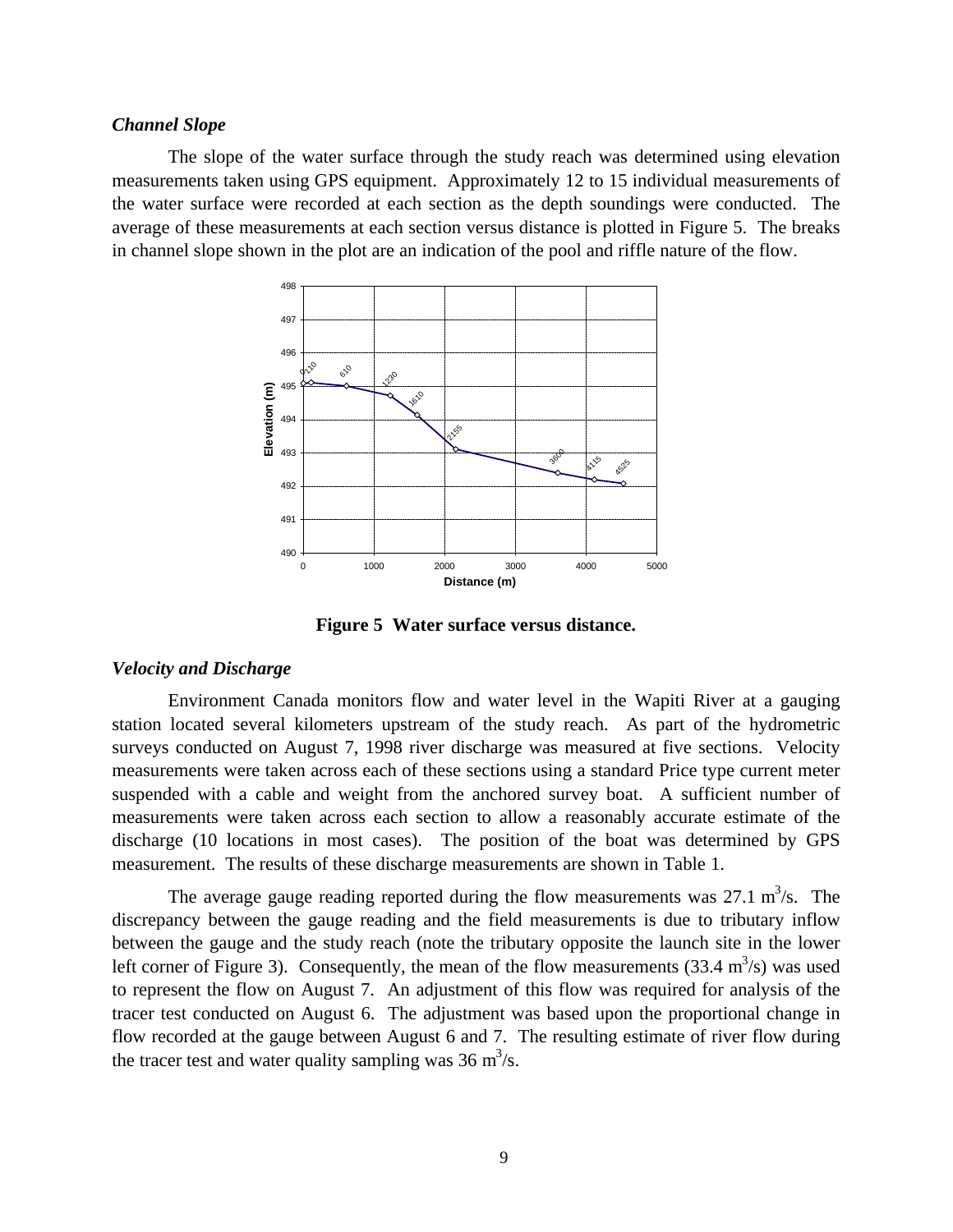A velocity distribution was synthesized across each cross section using Manning's equation, average depth H, local depth h, and average velocity U.

$$
u = \frac{1}{n} r^{2/3} S^{1/2}
$$
 and  $U = \frac{1}{n} R^{2/3} S^{1/2}$  :  $u = U \left(\frac{h}{H}\right)^{2/3}$  [3]

H and U are determined utilizing the cross section area A and width W from hydrometric surveys and the total river flow Q. An example plot comparing measured and synthesized velocities across a section is shown in Figure 6. For most of the sections the measured and synthesized velocities demonstrate reasonable agreement.



**Figure 6 Measured and synthesized velocity distribution at 1610 m downstream.**

Synthesized velocities and local depths were used to estimate the q distribution at each section according to [2] (see Putz, 1983 or Odigboh, 1999 for details of this procedure). A tabulation and plot of local velocity u, and dimensionless cumulative flow q/Q was prepared for each cross section for the day of the tracer test (see Table 2 and Figure 4, and Appendix A).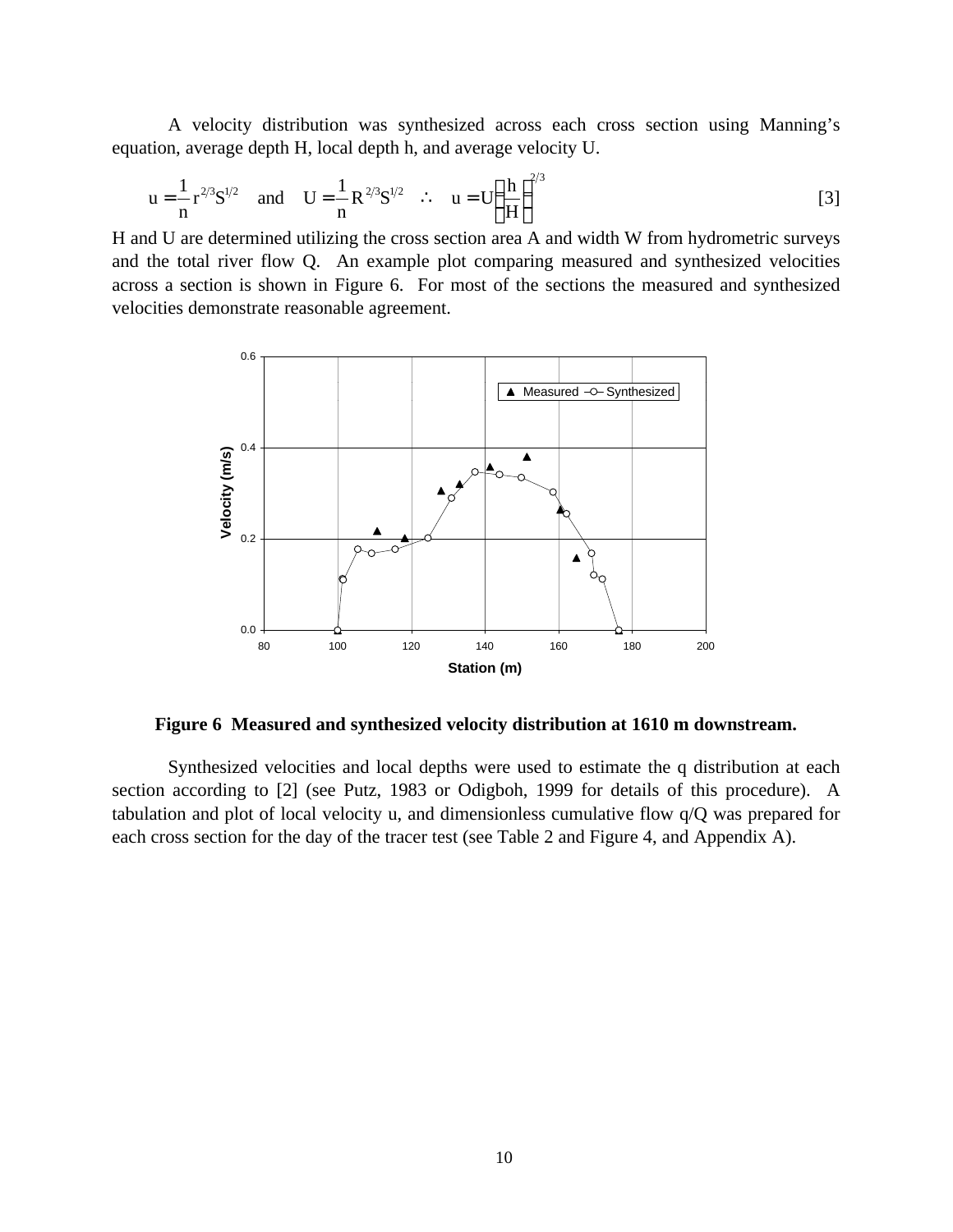#### **TRACER TEST**

#### **Introduction**

A continuous input, fluorescent tracer test was conducted on August 6 1998 downstream of the Weyerhaeuser Canada effluent diffuser structure. The tracer was injected into the mill effluent stream in order to delineate the effluent plume. Samples were collected at each of the cross sections established along the river reach. The samples were later analyzed for tracer content using a Turner Designs fluorometer. A summary of the tracer input conditions, sampling procedures and analysis results is presented in this section of the report.

#### **Input Conditions**

The continuous input of tracer consisted of injection of 20% Rhodamine WT fluorescent dye into the mill effluent stream at a volumetric flow rate of 30 mL/minute. The tracer was pumped into the effluent pipeline through a manhole located downstream of the foam pond (see Figure 3). The tracer entered the river with the mill effluent via Weyerhaeuser's submerged diffuser structure. The diffuser is about 58 m long, oriented approximately perpendicular to the river flow, and extends into the flow from the north bank of the river. The effluent is discharged approximately two metres below the riverbed surface. It then percolates up through a layer of granular materials to mix with the river flow. The effluent initially mixed with approximately 55% of the river flow over 60% of the channel width for the prevailing flow conditions.

A sufficiently long period of continuous injection was maintained in order to establish a 'window' of steady-state concentration conditions at each cross section. A summary of the input conditions for the continuous input tracer test is presented in Table 3.

| $q_{in}$<br>(m <sup>3</sup> /s) | ∽ด<br>$(\mu$ g/L) | <b>Duration</b><br>(hours) | $(m^3/s)$ | $\mathbf{\mathsf{L}}$ back<br>$(\mu g/L)$ | ◡∞<br>$(\mu$ g/L) |
|---------------------------------|-------------------|----------------------------|-----------|-------------------------------------------|-------------------|
| $5.0 \times 10^{-7}$            | $2.3x10^{8}$      | 3.5                        | 36        | 0.05                                      | ے . د             |

**Table 3 Summary of input conditions for continuous input tracer test.**

In Table 3  $C_{\infty}$  represents the fully mixed tracer concentration in the river flow (in excess of background levels).  $C_{\infty}$  is given by the expression:

$$
C_{\infty} = q_{in} C_{o} / (Q + q_{in}) \approx q_{in} C_{o} / Q \quad \text{for } q_{in} << Q
$$

where  $q_{in}$  is the tracer input flow,  $C_0$  is the tracer input concentration and Q is the total river flow. The background concentration in the river was determined based upon samples taken from upstream of the diffuser structure.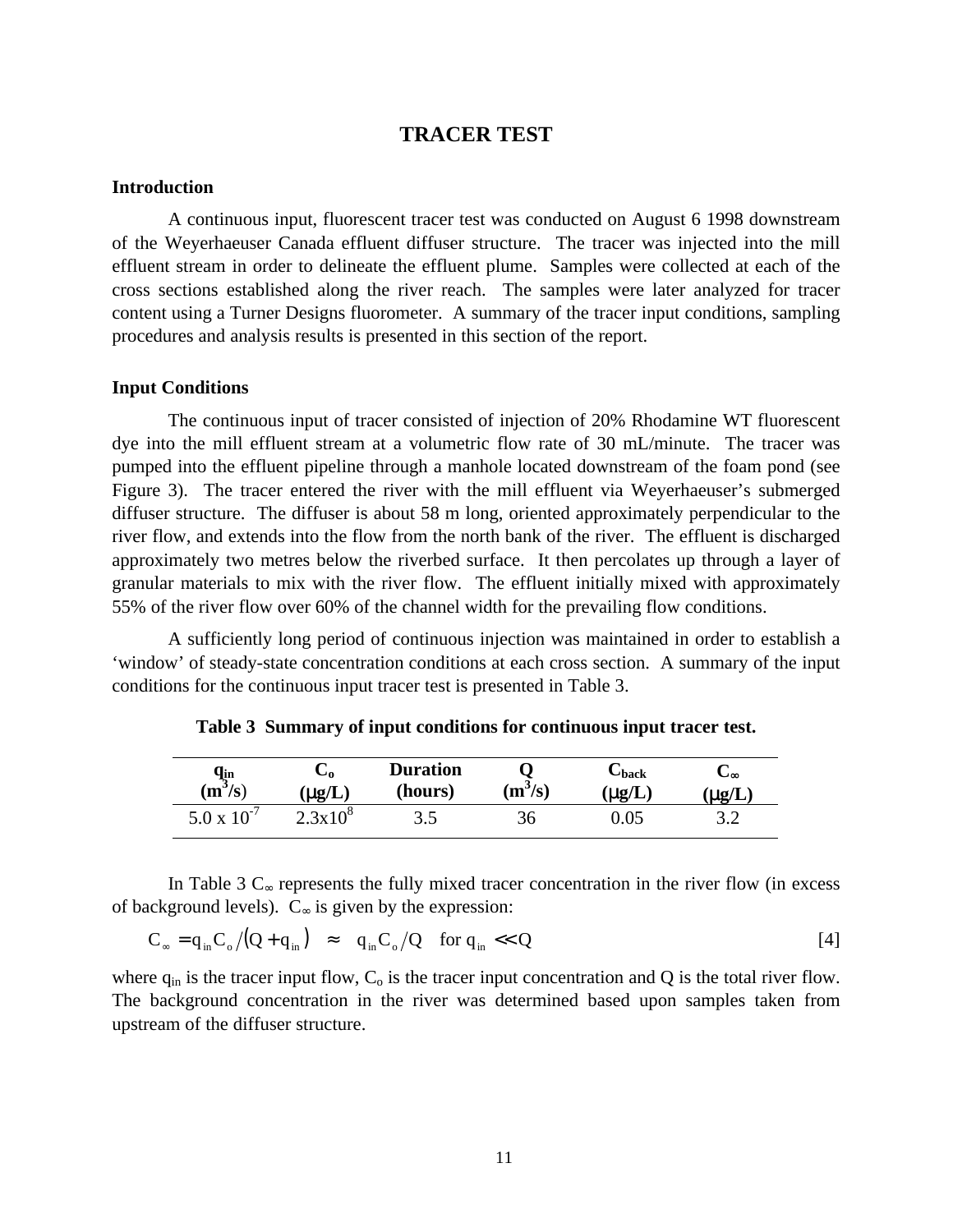#### **Sampling Procedure and Analysis**

Tracer samples were taken at each river cross section during the steady-state concentration 'window'. The position of each sample was recorded using GPS equipment as the boat traversed across a section. Samples were taken approximately 0.3 metres below the water surface and collected in 150 mL plastic bottles. The sample bottles were immediately placed in a cooler container to isolate them from sunlight. The samples were transported to Edmonton the following day for analysis using a Turner Designs fluorometer.

#### **Tracer Sample Results**

The results of the tracer measurements are shown in Figure 7. The horizontal axis of each plot represents dimensionless cumulative flow,  $q/Q$ , where q is the flow accumulated from the left bank (looking downstream) and Q is the total stream flow. The vertical axis represents non-dimensional concentration C' given by:

 $C' = c/C_{\infty}$  [5]

where, c is a normalized measured concentration and  $C_{\infty}$  is the fully mixed concentration of the tracer mass within the river flow. Note that the fully mixed condition expressed in terms of dimensionless concentration is  $C' = 1$ . Both c and  $C_{\infty}$  represent concentrations in excess of background readings. The background and fully mixed tracer concentration are given in Table 3.

The tracer concentrations are normalized to adjust for small inaccuracies in tracer mass recovery at individual sections. The normalized curves act as a benchmark indicating the concentration distribution of a completely mass conservative substance at each section. Individual tracer measurements are normalized by dividing them by the mass recovery ratio at a section. The mass recovery ratio at each section was determined by integrating the measured dimensionless tracer concentration versus cumulative flow curve. The tracer mass recovery ratio at each transect is given in Table 4. Note a value of 1.0 represents 100% mass recovery.

| <b>Cross Section</b> | <b>Ratio</b> |
|----------------------|--------------|
| (m)                  |              |
| 110                  | 0.84         |
| 610                  | 1.06         |
| 1230                 | 1.11         |
| 1610                 | 1.05         |
| 2155                 | 1.05         |
| 2915                 | 0.93         |
| 3600                 | 0.96         |
| 4115                 | 1.02         |
| 4525                 | 1.02         |
| Average <sup>a</sup> | 1.02         |

#### **Table 4 Mass recovery ratios for tracer.**

 $\frac{a}{a}$  average excludes recovery at transect 110 m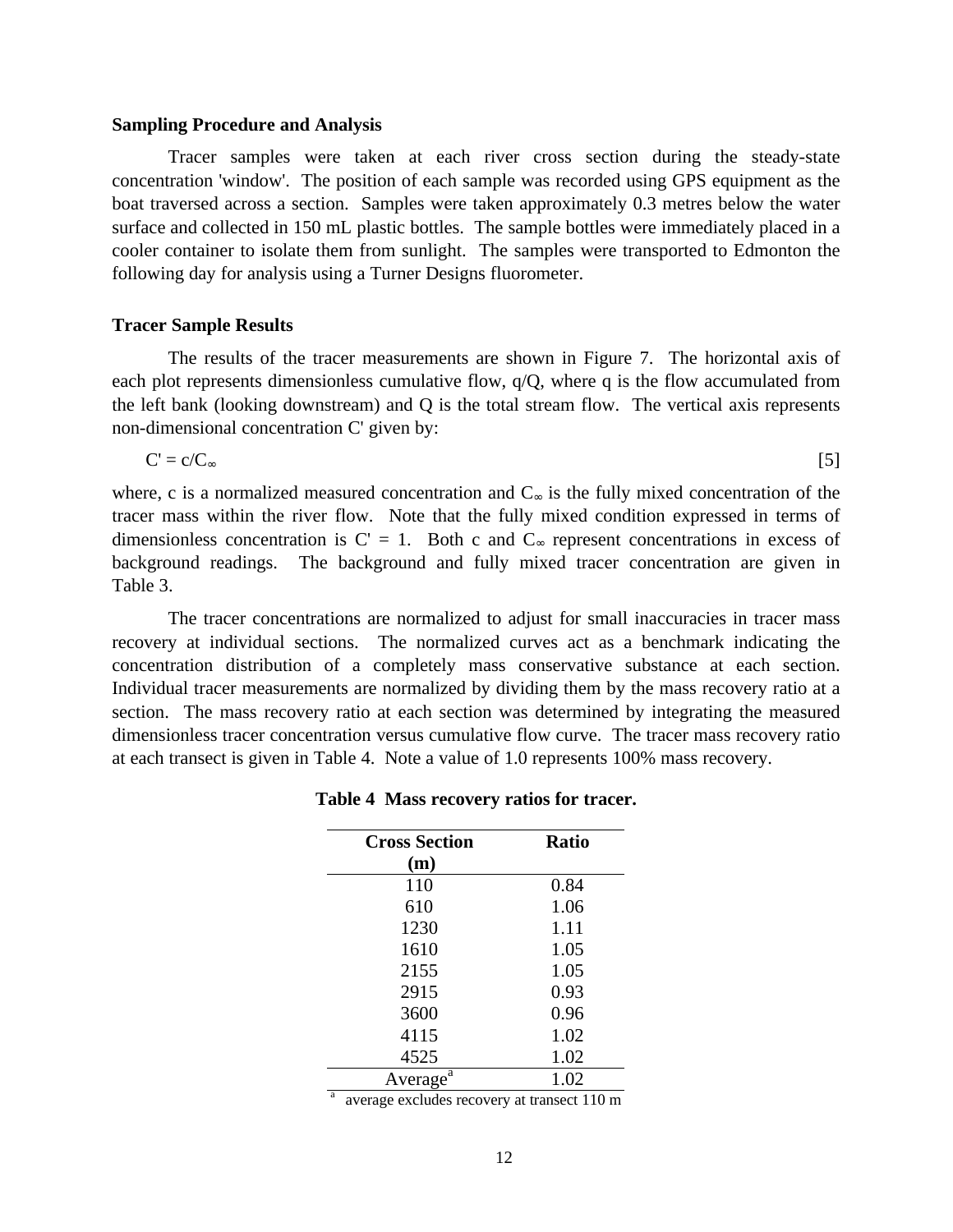

**Figure 7 Normalized Dimensionless Tracer Concentrations.**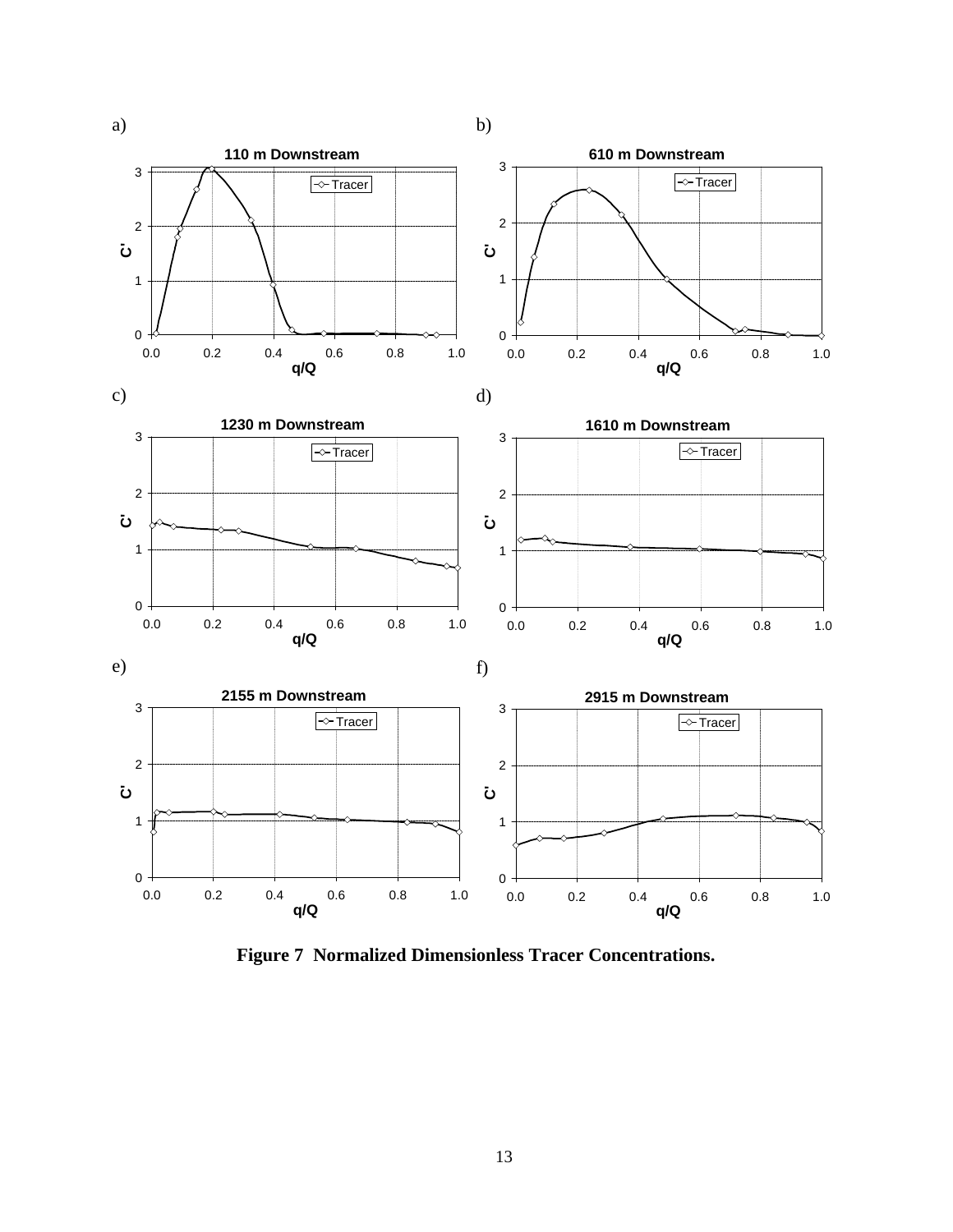

**Figure 7 cont. Normalized Dimensionless Tracer Concentrations.**

Complete vertical mixing of effluent is generally assumed to occur within a short distance (approximately 100 river depths) downstream of a discharge point. All the tracer samples were collected approximately 0.3 m below the water surface. Therefore, tracer recovery significantly less than 100% at the first section is an indication of incomplete vertical mixing.

The tracer recovery at 110 m is 84%, but increases to 106% at 610 m (see Table 4). Apparently a distance greater than 100 depths is required for complete vertical mixing at this site, possibly due to the discharge and percolation of the effluent up through the granular material of the river bed.

Excluding the first section, the tracer recoveries range from 93 to 111% along the rest of the reach (see Table 4). The majority of the tracer mass recoveries are within 5 to 6% of the injected mass flow. This small percentage error indicates reasonable accuracy in the estimated total river flow and the synthesized flow distribution at each section as these parameters are utilized in the mass recovery calculations.

The transverse mixing downstream of the effluent diffuser progresses relatively slowly (see Figure 7a and Figure 7b) until the first bend in the river is encountered at approximately 1 km. The increased turbulence and secondary currents induced by this sharp bend greatly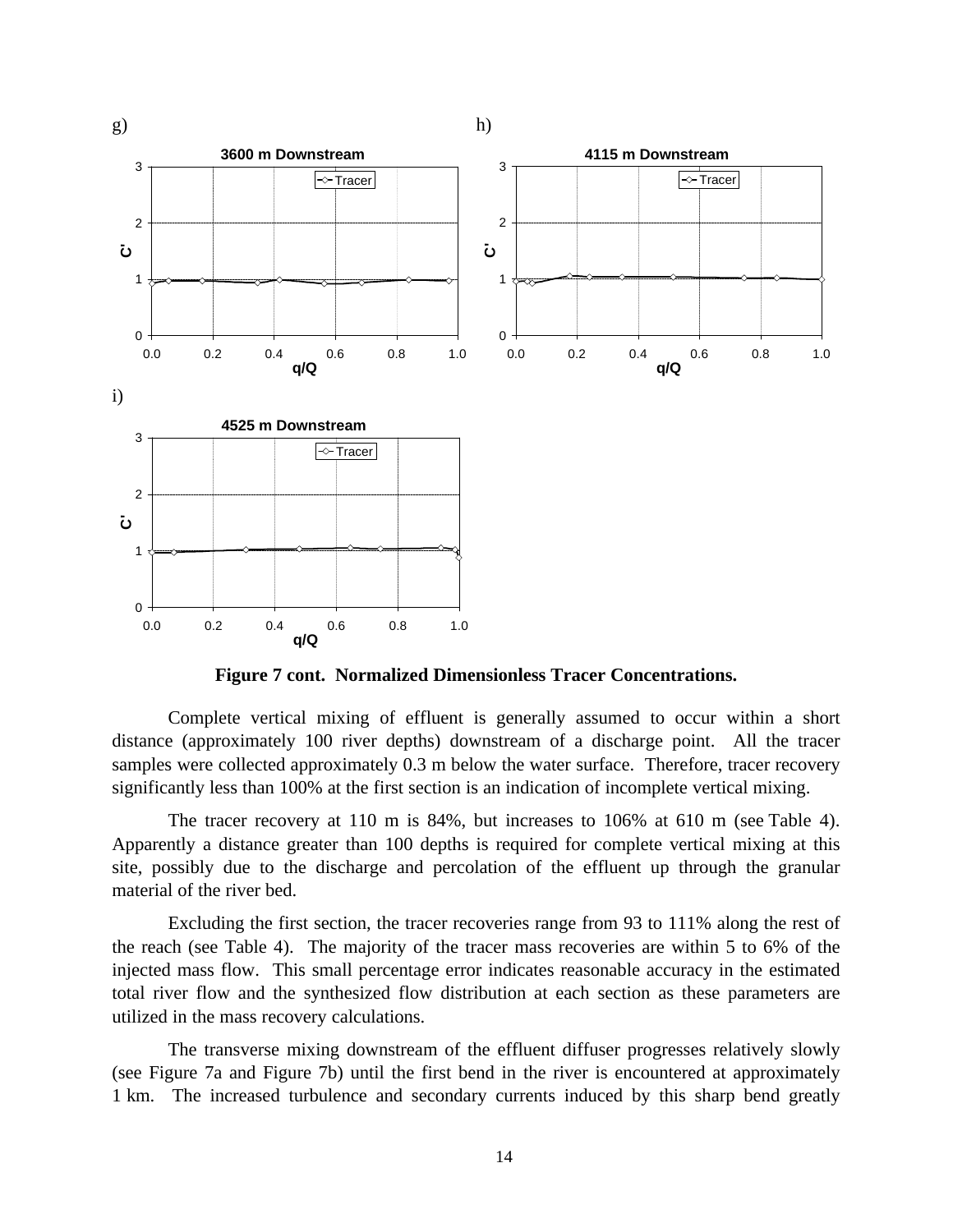enhance the transverse mixing. The tracer plot at 1.2 km shows the effect of this enhanced mixing (see Figure 7c). At this point the concentrations are already close to uniform across the channel, and by 1.6 km the transverse mixing is virtually complete. The rapid transverse mixing of the effluent plume in the first bend downstream of the diffuser is also evident in Figure 3.

The observations outlined above indicate complete transverse mixing occurs within approximately 1.5 km of the discharge location for the prevailing low flow conditions. Beyond this distance, one-dimensional mixing conditions are applicable. Therefore, due to the very limited extent of the two-dimensional mixing zone modelling of the river mixing and transport was not conducted.

# **WATER QUALITY PARAMETERS**

#### **Introduction**

 $\overline{a}$ 

Water quality samples were collected during the same time period as the tracer samples. The position of each sample was recorded using GPS equipment. Samples were taken approximately 0.3 metres below the water surface and collected in glass bottles or vials (which ever was appropriate for the analysis to be conducted). The sample bottles were immediately placed in a cooler container to isolate them from sunlight. The samples were transported to Edmonton the following day for analysis using standard laboratory procedures.

Water samples were also taken from the effluent pipeline immediately before and after the tracer injection test. These undiluted effluent samples and the flow reported by the mill were used to estimate the mass flow rate of each effluent parameter into the river. The background, effluent and fully mixed concentrations for each water quality parameter are given in Table 5.

#### **Water Quality Sample Results**

The results of the water quality measurements are shown in Figure 8. In Figure 8 the primary and secondary vertical axes represent dimensional concentrations (COD in mg/L as  $O_2$ , Colour in true colour units<sup>1</sup>, and AOX in  $\mu$ g/L). The results of the water quality measurements are also shown in Figure 9 plotted on the same axis as the tracer concentrations. The vertical axis here represents non-dimensional concentration C'. Therefore, the figure illustrates the recovery of each water quality parameter compared to the mass conservative tracer results.

Mass recovery of the water quality parameters was determined using the same procedure as outlined for the tracer. The recovery at each section, is presented in Table 6. The recoveries given in Table 6 and the dimensionless plots presented in Figure 9 indicate that colour and COD results are more variable than for AOX. The AOX recoveries closely parallel the tracer results. At several locations, the tracer and AOX curves are almost identical. Hence, there is no

<sup>1</sup> One true colour unit equals one mg/L platinum-cobalt colour standard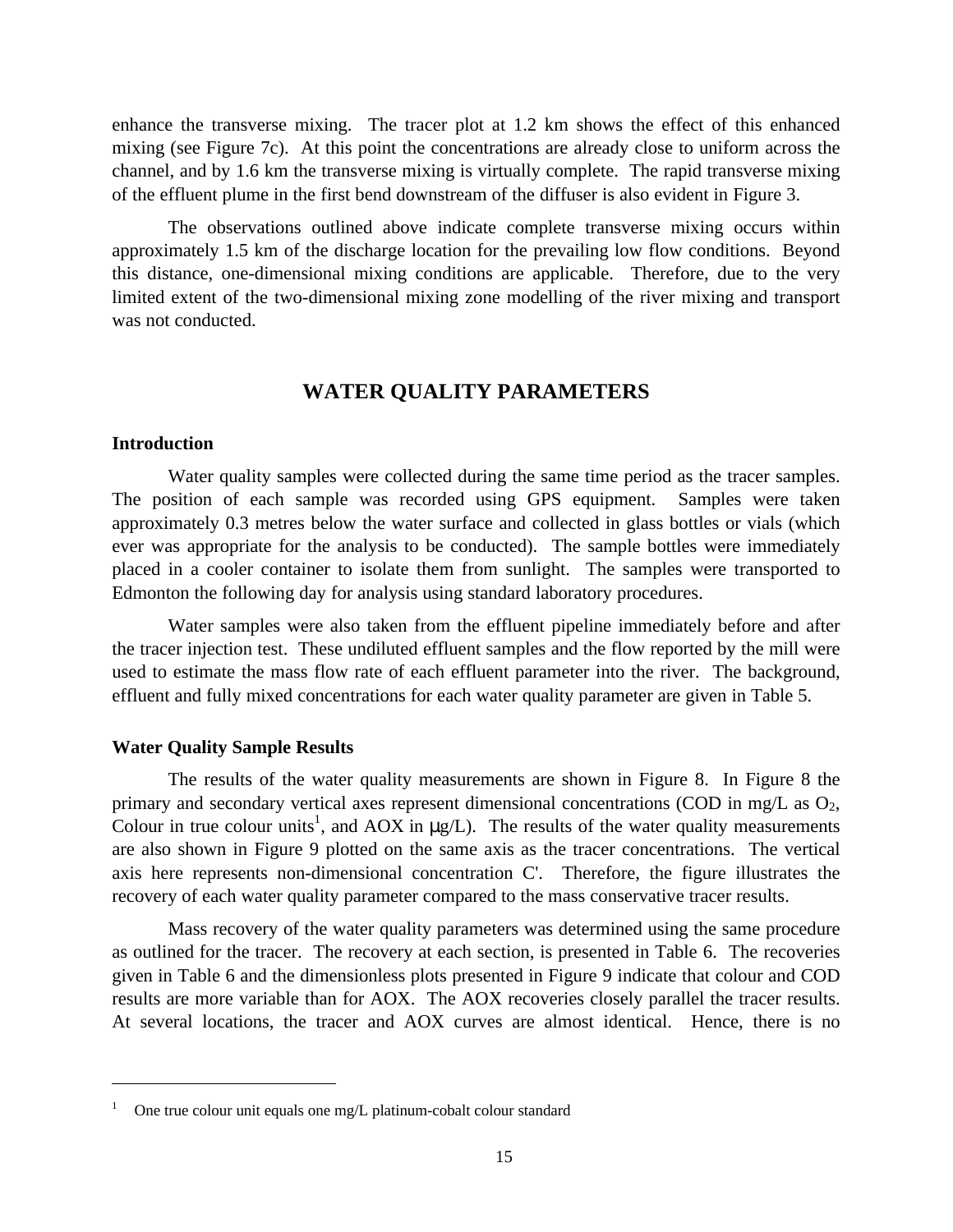evidence of any significant reduction in total mass of AOX over the approximately 2.6 hours of flow time to 4.5 km downstream.

As noted above the colour and COD recoveries are quite variable. There is evidence of initial decay in these two parameters over the first 1.2 km of the reach (see Figure 9 and Table 6). After the river passes through the riffle section immediately upstream of 1.6 km the COD recoveries rise to what appears to be unreasonable levels (over twice the input mass). The colour levels beyond 1.6 km also rise significantly. These increases are consistent across the channel (see Figure 9(d) and Figure 9(e)) and therefore cannot be the result of one or two erroneous analysis results. Beyond 2.2 km the colour levels steadily decline to approximately 100% of input and the COD levels rapidly fall back below input levels.

One plausible explanation for this behaviour may be resuspension and dissolution of previously deposited sediments in the region immediately downstream of the riffle section near 1.4 km. COD can originate from suspended as well as dissolved materials. Whereas, colour measurements are conducted on filtered samples to obtain true colour readings. Hence, resuspension could rapidly increase COD readings but may not immediately increase colour readings. This finding is consistent with the work of Krishnappan et al. (1995), and Yang and Smith (1999), which show that the formation of floc in discharged pulp mill effluent influences river water quality. The drop in COD and colour at the 0.6 and 1.2 km cross-sections followed by a significant increase in COD and colour below the riffle at 1.4 km are consistent with this phenomena.

| <b>Parameter</b> | <b>Background</b>  | Input                      | <b>Volumetric</b>               | <b>Fully Mixed</b> |
|------------------|--------------------|----------------------------|---------------------------------|--------------------|
|                  | Conc. <sup>a</sup> | Conc. <sup>b</sup>         | Flow <sup>c</sup>               | Conc <sup>d</sup>  |
| Tracer           | $0.05 \mu g/L$     | $0.23 \times 10^9 \mu g/L$ | 5.0 x $10^{-7}$ $\frac{m^3}{s}$ | $3.2 \mu g/L$      |
| Colour           | $6.0 \text{ CU}$   | 791 CU                     | $0.74 \text{ m}^3/\text{s}$     | 16 CU              |
| <b>AOX</b>       | $0.95 \mu g/L$     | $8288 \mu g/L$             | $0.74 \text{ m}^3/\text{s}$     | $170 \mu g/L$      |
| <b>COD</b>       | 10 mg $O_2/L$      | 550 mg $O_2/L$             | $0.74 \text{ m}^3/\text{s}$     | 11 mg $O_2/L$      |

**Table 5 Input and fully mixed conditions for water quality parameters.**

a based upon samples taken outside the plume region

b tracer feed 20% by weight, S.G. 1.15; average concentration of colour, AOX and COD measured in the effluent flow

c tracer feed rate 30 mL/minute; average effluent flow reported by the mill for August  $6<sup>th</sup>$  and  $7<sup>th</sup>$  was used for water quality parameters because the river samples were taken the morning of August  $7<sup>th</sup>$ .

d fully mixed river concentration in excess of background (combined river and effluent flow of 36  $\text{m}^3\text{/s}$ )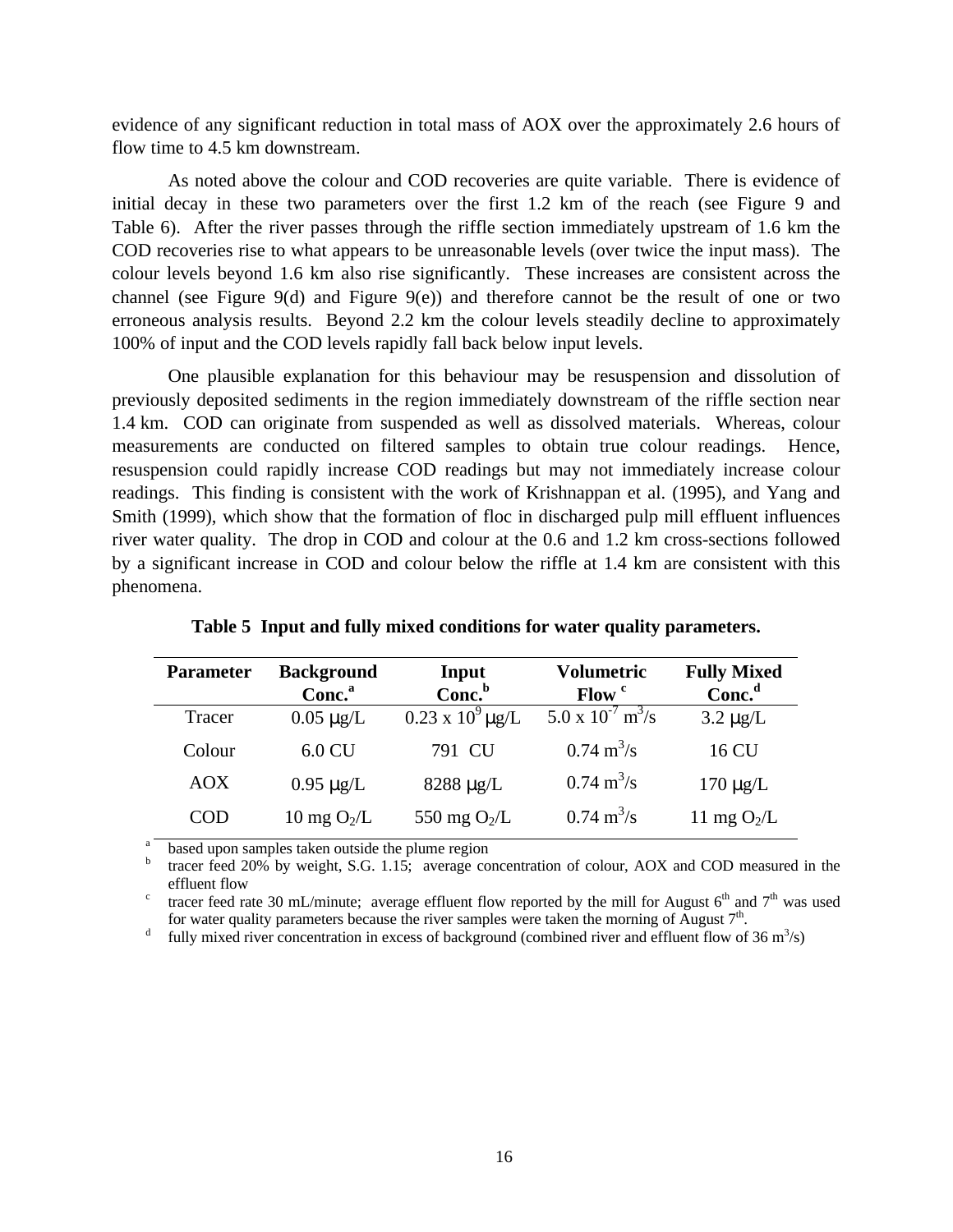

**Figure 8 Water Quality Parameter Concentrations.**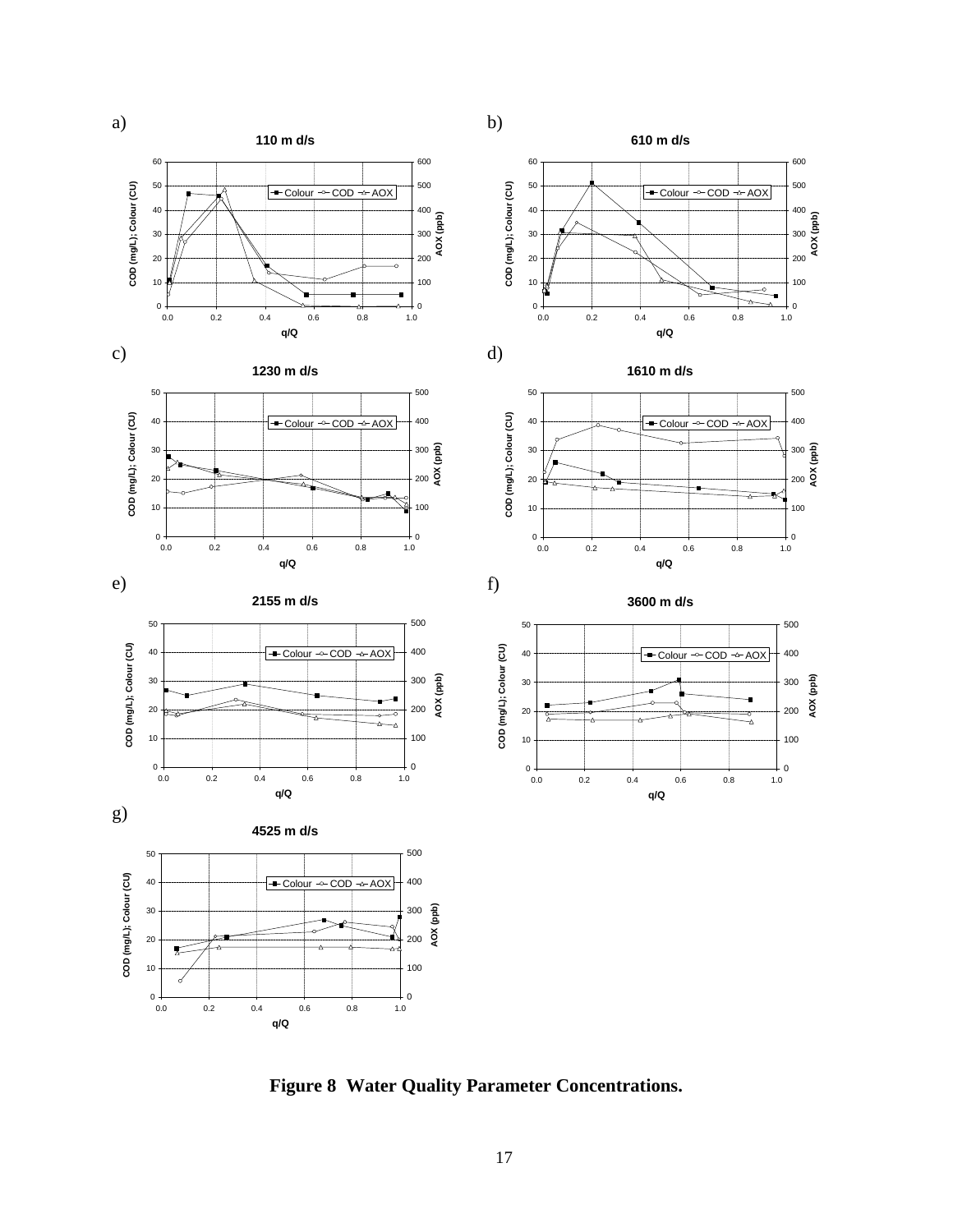

**Figure 9 Tracer and Water Quality Parameter Dimensionless Concentrations.**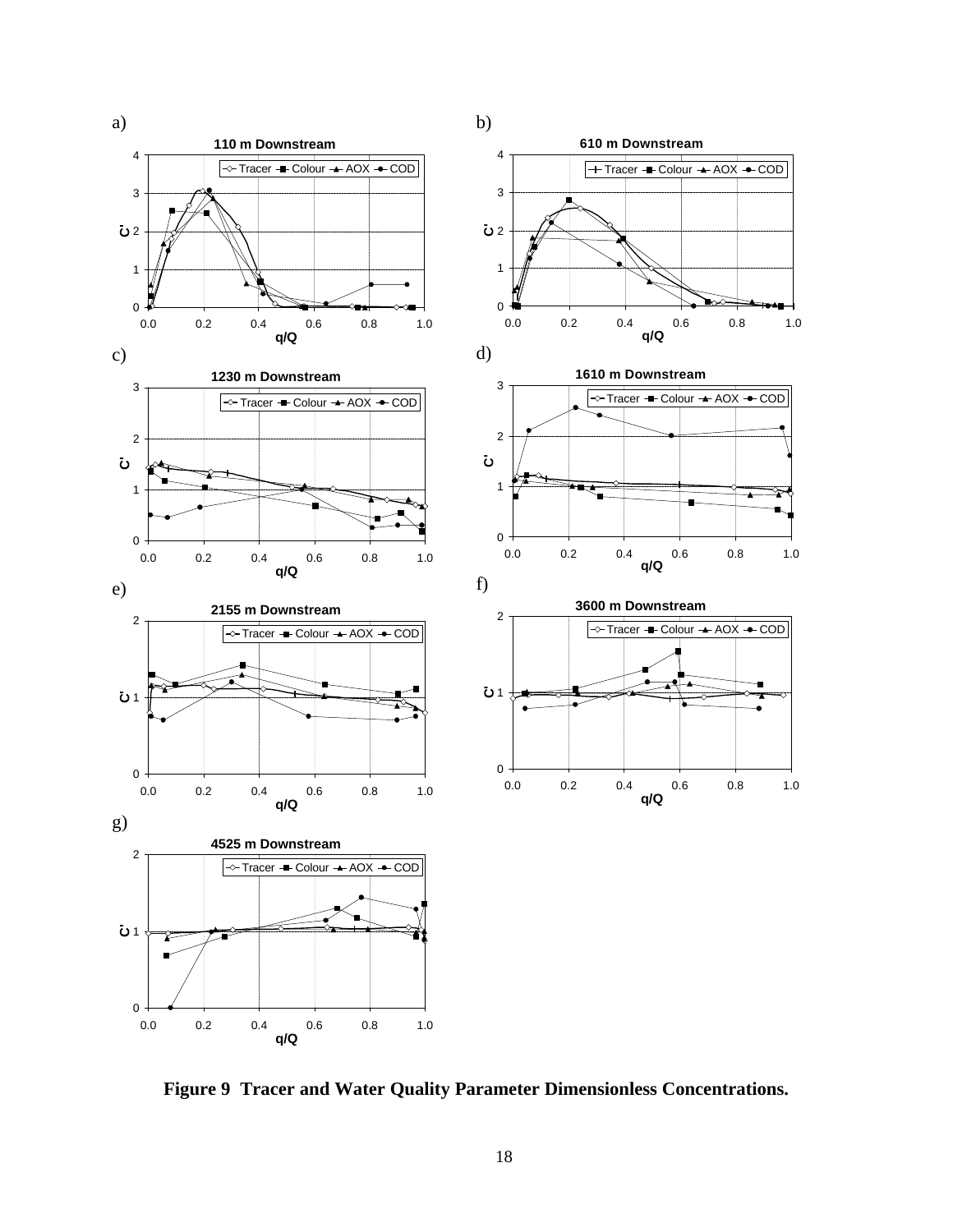| <b>Cross Section</b>           |               |               |            |            |
|--------------------------------|---------------|---------------|------------|------------|
| <b>Downstream</b>              | <b>Tracer</b> | <b>Colour</b> | <b>AOX</b> | <b>COD</b> |
| (m)                            |               |               |            |            |
| 110                            | 0.84          | 0.79          | 0.75       | 0.94       |
| 610                            | 1.06          | 1.07          | 0.89       | 0.71       |
| 1230                           | 1.11          | 0.78          | 1.09       | 0.62       |
| 1610                           | 1.05          | 0.79          | 0.94       | 2.15       |
| 2155                           | 1.05          | 1.22          | 1.08       | 0.85       |
| 2915                           | 0.93          |               |            |            |
| 3600                           | 0.96          | 1.16          | 1.02       | 0.90       |
| 4115                           | 1.02          |               |            |            |
| 4525                           | 1.02          | 1.02          | 1.00       | 0.98       |
| Average <sup>a</sup><br>$\sim$ | 1.02          | 1.01          | 1.00       | 1.04       |

**Table 6 Mass recovery ratios for tracer and effluent parameters.**

 $a$  averages exclude recovery at transect 110 m downstream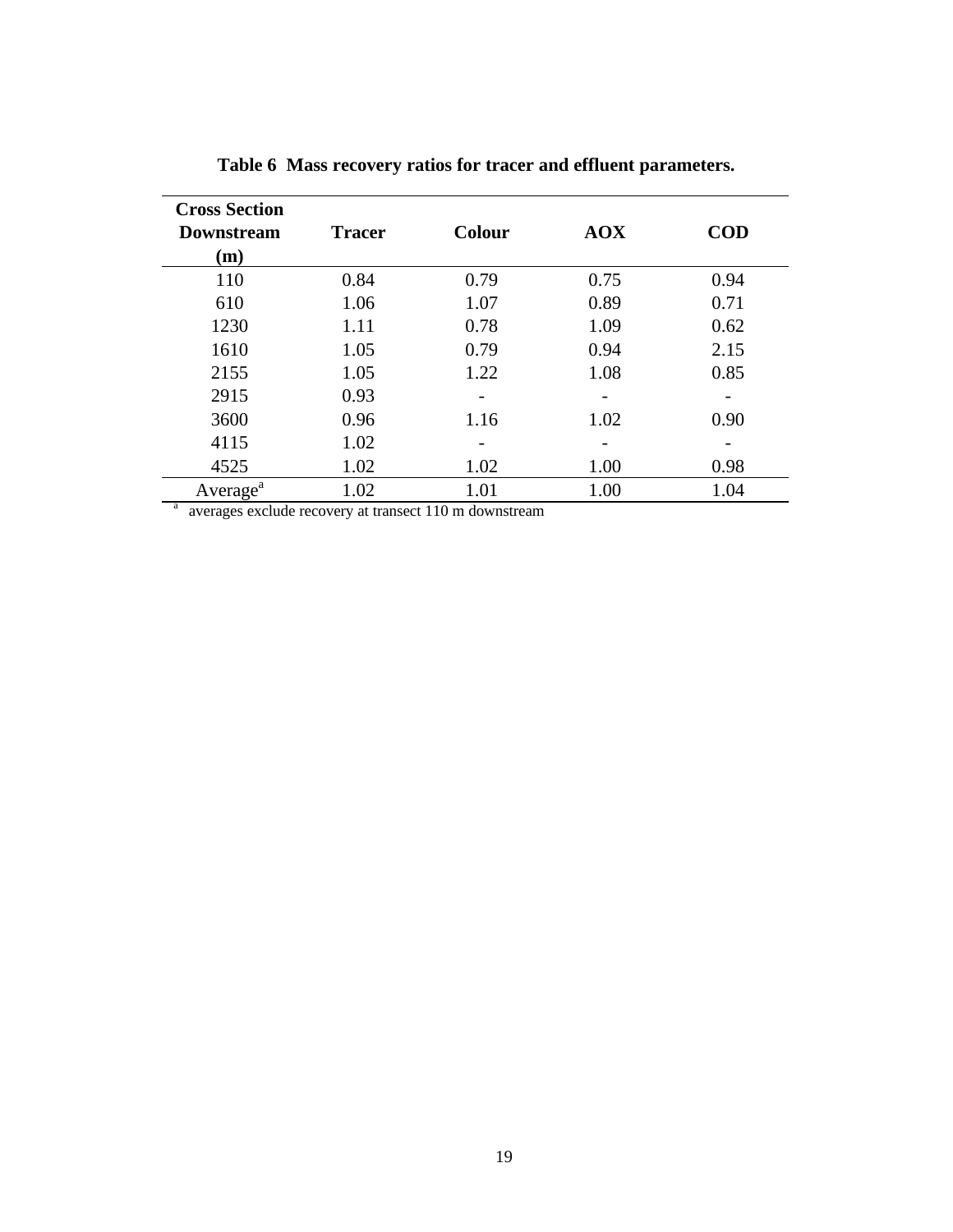# **MANAGEMENT APPLICATIONS**

The results of the fluorescent tracer test described in this report indicate that the length of the two-dimensional mixing zone in the Wapiti River downstream of Weyerhaeuser Canada Ltd. is limited during low flow conditions (<36  $m^3/s$ ). The two-dimensional mixing zone extended only 1.5 kilometers downstream of the diffuser structure during the tracer test. Beyond this distance, the mill effluent is fully mixed with the river flow. Therefore, for low flow conditions a simple one-dimensional mass balance calculation can be used to predict concentrations of mass conservative effluent parameters in the river.

Rapid establishment of a fully mixed condition has implications for receiving water quality monitoring programs conducted at this site. For low flow conditions (for example 7Q10 flow) consideration of transverse variations in concentration is not required beyond approximately 1.5 km. Beyond this distance samples taken from any mid channel location should be representative of the channel mean. One-dimensional steady state water quality modelling packages such as USEPA QUAL2E should therefore give representative results for the river reach.

The results of the water quality sampling program described in this report indicated the following within the 4.5 km river reach sampled:

- AOX discharged to the river remains in the water column and behaves as a mass conservative parameter similar to the tracer.
- ß The behaviour of colour and COD is erratic. Both parameters initially attenuated in the river in comparison to the tracer. However, local increases in COD and colour levels were measured at approximately 1.6 and 2.1 kilometers respectively downstream.

These results imply that it may be possible to model AOX as a mass conservative parameter. They also imply it would be impossible to model colour and COD using a simple decay function. However, these results may only apply to the specific antecedent and low flow conditions experienced in 1998. Further water quality sampling in conjunction with tracer tests should be conducted before any general conclusions can be formulated. Specifically the source of the localized increase in COD and colour should be investigated during low flow. Also the existence of this localized increase in COD and colour should be investigated at normal flow conditions earlier in the year.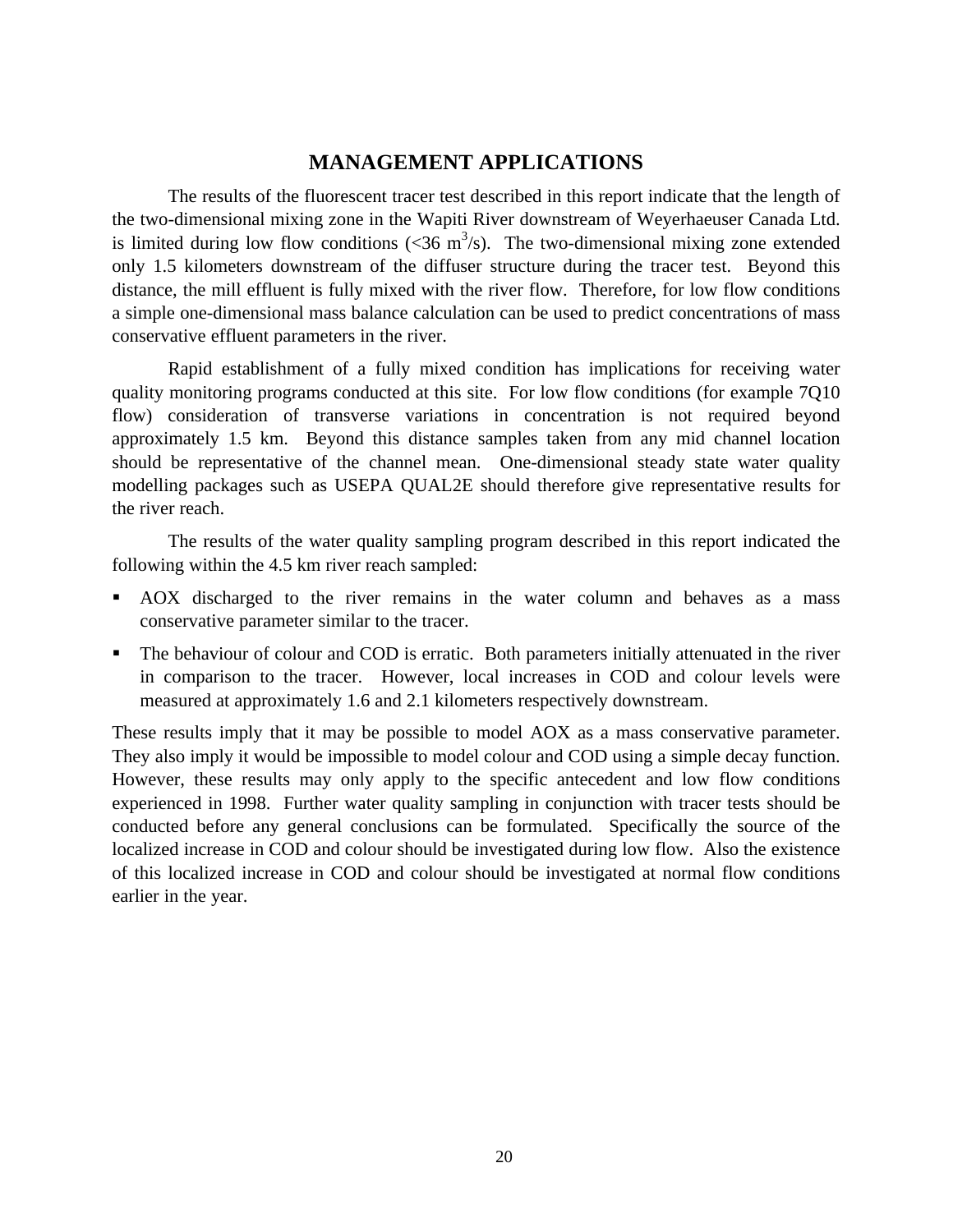# **CONCLUSIONS AND RECOMMENDATIONS**

The following may be concluded from the Wapiti River field study:

- 1. Vertical mixing of the effluent is complete between 0.1 and 0.6 km downstream of the diffuser for the prevailing flow conditions.
- 2. Transverse mixing of the effluent is rapid after encountering the first bend in the river for the prevailing flow conditions. The transverse mixing is virtually complete 1.6 km downstream of the diffuser.
- 3. The steady-state tracer test combined with hydrometric surveys provides an accurate definition of the river mixing and dilution. Water quality sampling in conjunction with the tracer test provides a means of assessing attenuation of parameters by mechanisms other than dilution effects.
- 4. No significant reduction in total mass of AOX was evident over the 4.5 km river reach.
- 5. Assessment of the attenuation of colour and COD was confounded due to a localized increase in mass recovery to levels significantly greater than the effluent input rate. The local increase is suspected to be the result of resuspension of sediment materials. However, no specific evidence is currently available to support this hypothesis.

The following actions are recommended as follow up to the field study:

- 1. Additional field surveys extending over a longer reach of the river should be conducted to further investigate attenuation of effluent parameters in the river. Sampling at higher river flows is recommended to facilitate travel on the river.
- 2. An additional tracer study should be conducted to delineate the extent of the two-dimensional mixing zone at higher river flow. If the extent of the mixing zone is significant then a computer model of the river mixing should be constructed for use in assessing effluent impact upon the river.
- 3. Specific detailed sampling in the region of the observed local increases in colour and COD is recommended to determine the source of the additional material.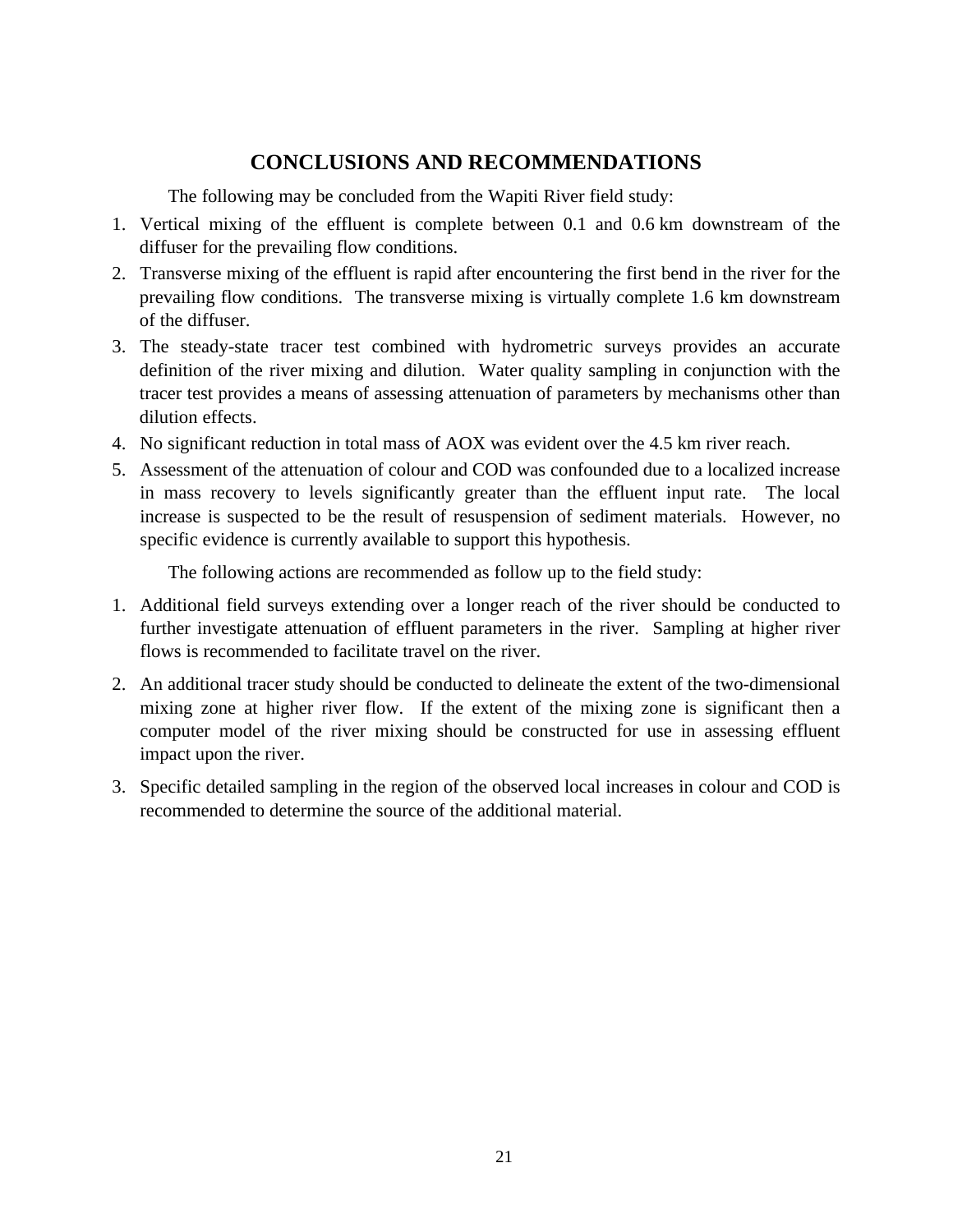## **REFERENCES**

- Golder Associates Ltd. 1994. Environmental effects monitoring pre-design study report for Weyerhaeuser Canada Ltd. Grande Prairie. Golder Associates Ltd. Calgary, Alberta.
- Krishnappan, D.G., Stephens, R., Kraft, J.A. and Moore, B.H. 1995. Size distribution and transport of suspended particles: Athabasca River, February and September 1993. Northern River Basin Study Report 1-30, Alberta Environmental Protection, Edmonton.
- Odigboh, I. 1999. Characterization and modelling of the mixing in the Athabasca River downstream of a pulp mill. M.Sc. thesis, Division of Environmental Engineering, University of Saskatchewan, Saskatoon, Saskatchewan.
- Putz, G. 1996. Dynamic two-dimensional river quality modeling, Ph.D. thesis, Department of Civil Engineering, University of Alberta, Edmonton, Alberta.
- Putz, G. 1983. Mixing and microorganism survival, Slave River, N.W.T. M.Sc. thesis, Department of Civil Engineering, University of Alberta, Edmonton, Alberta.
- Putz, G., and Smith, D.W. 2000. Two-dimensional modelling of effluent mixing in the Athabasca River downstream of Weldwood of Canada Ltd., Hinton, Alberta. SFMNCE Research Project Report, Edmonton, Alberta, (*in press*).
- Putz, G., and Smith, D.W. 1998. Verification of a transient input, two-dimensional, river mixing model. Canadian journal of Civil Engineering, 25(1):51-66.
- Putz, G. and Smith, D.W. 1996. Two-dimensional modelling of unsteady effluent discharges to rivers. Proceedings, Conference on Sustainable Forestry Partnerships: Forging a Network of Excellence, Sustainable Forest Management Network of Centres of Excellence, March 8-10, 1996, Edmonton, pp. 46-53.
- Putz, G., Odigboh, I. and Smith, D.W. 2000. Two-dimensional modelling of effluent mixing in the Athabasca River downstream of Alberta Pacific Forest Industries, Inc. SFMNCE Research Project Report, Edmonton, Alberta, 37p.
- Putz, G., Smith, D.W. and Odigboh, I. 1999. Characterization and modelling of transverse mixing in the Athabasca River downstream of a pulp mill. Proceedings, Sustainable Forest Management Network Conference, Edmonton, Alberta, pp. 668-673.
- Yang, X. and Smith, D.W. 1999. Pulp mill effluent induced coagulation and flocculation in receiving waters. Proceedings, Sustainable Forest Management Network Conference, Edmonton, Alberta, pp. 320-326.
- Yotsukura, N., and Cobb, E.D. 1972. Transverse diffusion of solutes in natural streams. United States Geological Survey, Professional Paper, 582-C, pp. c1-c19.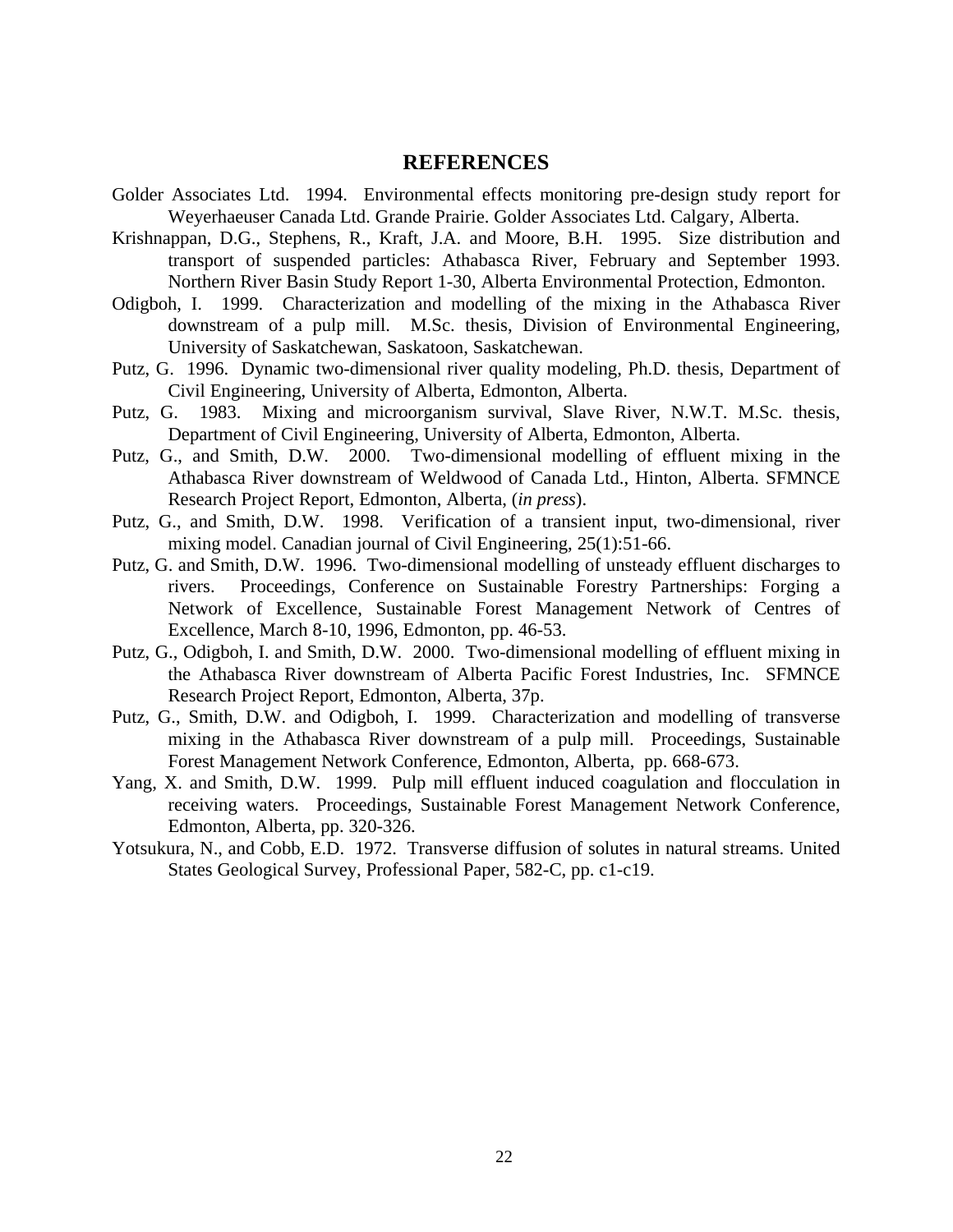# **APPENDIX A CROSS SECTION TABULATIONS AND PLOTS**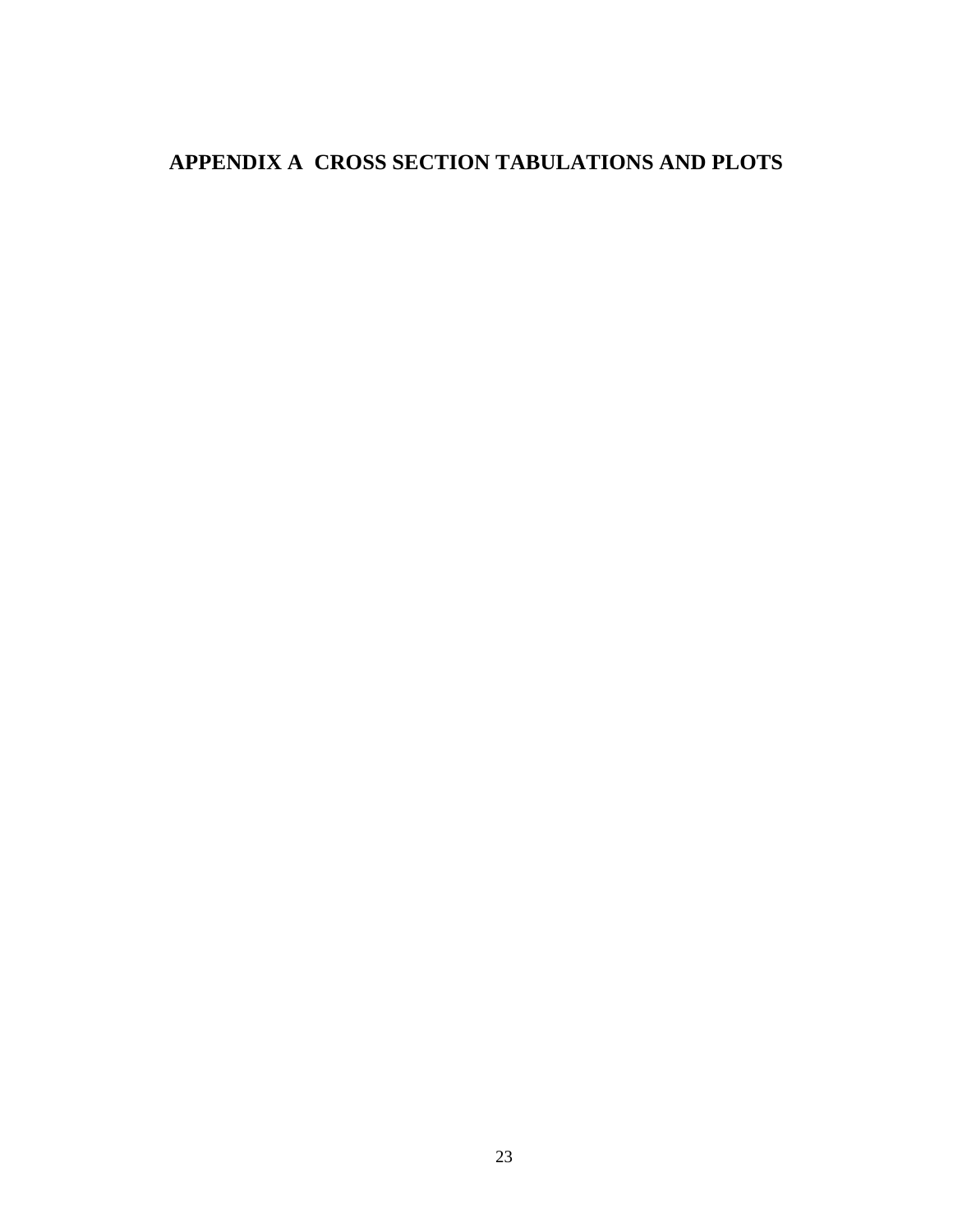#### **Table A1 Cross section 0 m downstream**

| X-SECTION Wapiti River, 0 m d/s |                |           |                        |        |
|---------------------------------|----------------|-----------|------------------------|--------|
| DATE                            | August 6, 1998 |           |                        |        |
| DISCHARGE $m^3/s$               | 36.00          |           |                        |        |
| WIDTH m                         | 68.61          |           | Est. Water Surf. Elev. | 495.51 |
| MEAN DEPTH m                    | 0.70           | LB        | 98.65                  | 495.51 |
| AREA $m2$                       | 47.81          | <b>RB</b> | 167.26                 | 495.51 |
| MEAN VELOCITY m/s               | 0.753          |           |                        |        |

| Sta.      | Elev.  | h    | w/W   | u          | dq est.        | norm. q/Q | Area           | adj. u |
|-----------|--------|------|-------|------------|----------------|-----------|----------------|--------|
| m         | m      | m    |       | m/s        | m <sup>3</sup> |           | m <sup>2</sup> | m/s    |
| 98.65     | 495.51 | 0.00 | 0.000 | 0.00       | 0.00           | 0.00000   | 0.0            | 0.00   |
| 100.00    | 495.49 | 0.02 | 0.020 | 0.08       | 0.00           | 0.00002   | 0.0            | 0.07   |
| 107.24    | 495.18 | 0.33 | 0.125 | 0.46       | 0.35           | 0.00873   | 1.3            | 0.42   |
| 111.15    | 494.79 | 0.73 | 0.182 | 0.77       | 1.28           | 0.04084   | 3.4            | 0.70   |
| 112.18    | 495.00 | 0.51 | 0.197 | 0.61       | 0.45           | 0.05207   | 4.0            | 0.56   |
| 115.75    | 494.79 | 0.73 | 0.249 | 0.77       | 1.54           | 0.09069   | 6.2            | 0.70   |
| 119.11    | 494.64 | 0.87 | 0.298 | 0.87       | 2.21           | 0.14622   | 8.9            | 0.79   |
| 125.18    | 494.71 | 0.80 | 0.387 | 0.82       | 4.30           | 0.25437   | 14.0           | 0.75   |
| 127.20    | 494.64 | 0.87 | 0.416 | 0.87       | 1.43           | 0.29042   | 15.7           | 0.79   |
| 133.66    | 494.36 | 1.16 | 0.510 | 1.06       | 6.32           | 0.44931   | 22.2           | 0.96   |
| 135.04    | 494.64 | 0.87 | 0.530 | 0.87       | 1.35           | 0.48333   | 23.6           | 0.79   |
| 144.26    | 494.64 | 0.87 | 0.665 | 0.87       | 7.01           | 0.65958   | 31.6           | 0.79   |
| 145.63    | 494.64 | 0.87 | 0.685 | 0.87       | 1.04           | 0.68583   | 32.8           | 0.79   |
| 156.29    | 494.57 | 0.94 | 0.840 | 0.92       | 8.67           | 0.90371   | 42.5           | 0.83   |
| 156.50    | 494.57 | 0.94 | 0.843 | 0.92       | 0.18           | 0.90835   | 42.7           | 0.83   |
| 161.10    | 494.86 | 0.66 | 0.910 | 0.723      | 3.02           | 0.98437   | 46.4           | 0.654  |
| 161.94    | 495.13 | 0.39 | 0.922 | 0.509      | 0.27           | 0.99116   | 46.8           | 0.460  |
| 164.99    | 495.36 | 0.15 | 0.967 | 0.272      | 0.32           | 0.99921   | 47.6           | 0.246  |
| 166.93    | 495.49 | 0.03 | 0.995 | 0.088      | 0.03           | 0.99999   | 47.8           | 0.080  |
| 167.26    | 495.51 | 0.00 | 1.000 | 0.000      | 0.00           | 1.00000   | 47.8           | 0.000  |
| Last Line |        |      |       | Est. Total | 39.77          |           |                |        |



**Figure A1 Cross section 0 m downstream**

#### **Table A2 Cross section 110 m downstream**

| X-SECTION Wapiti River, 110 m d/s<br>DATE | August 6, 1998 |                        |        |        |
|-------------------------------------------|----------------|------------------------|--------|--------|
| DISCHARGE $m^3$ /s                        | 36.0           |                        |        |        |
| WIDTH <sub>m</sub>                        | 77.57          | Est. Water Surf. Elev. |        | 495.52 |
| MEAN DEPTH m                              | 1.08           | LB                     | 99.50  | 495.52 |
| AREA $m2$                                 | 83.70          | <b>RB</b>              | 177.07 | 495.52 |
| MEAN VELOCITY m/s                         | 0.430          |                        |        |        |

| Sta.      | Elev.  | h    | w/W   | u          | dq est.        | norm. q/Q | Area           | adj. u |
|-----------|--------|------|-------|------------|----------------|-----------|----------------|--------|
| m         | m      | m    |       | m/s        | m <sup>3</sup> |           | m <sup>2</sup> | m/s    |
| 99.50     | 495.52 | 0.00 | 0.000 | 0.000      | 0.00           | 0.00000   | 0.0            | 0.000  |
| 100.00    | 495.49 | 0.02 | 0.006 | 0.03       | 0.00           | 0.00000   | 0.0            | 0.03   |
| 103.09    | 495.22 | 0.30 | 0.046 | 0.18       | 0.05           | 0.00136   | 0.5            | 0.17   |
| 106.84    | 495.01 | 0.50 | 0.095 | 0.26       | 0.33           | 0.00976   | 2.0            | 0.23   |
| 111.61    | 494.87 | 0.65 | 0.156 | 0.31       | 0.77           | 0.02926   | 4.7            | 0.28   |
| 112.07    | 494.73 | 0.79 | 0.162 | 0.35       | 0.11           | 0.03203   | 5.1            | 0.32   |
| 120.30    | 494.44 | 1.08 | 0.268 | 0.43       | 2.99           | 0.10743   | 12.8           | 0.39   |
| 122.13    | 494.44 | 1.08 | 0.292 | 0.43       | 0.85           | 0.12884   | 14.7           | 0.39   |
| 132.19    | 494.01 | 1.51 | 0.421 | 0.54       | 6.28           | 0.28733   | 27.7           | 0.49   |
| 135.41    | 493.94 | 1.58 | 0.463 | 0.55       | 2.72           | 0.35591   | 32.7           | 0.50   |
| 148.03    | 493.80 | 1.72 | 0.626 | 0.59       | 11.88          | 0.65600   | 53.5           | 0.53   |
| 151.16    | 493.87 | 1.65 | 0.666 | 0.57       | 3.05           | 0.73308   | 58.8           | 0.52   |
| 160.85    | 494.44 | 1.08 | 0.791 | 0.43       | 6.60           | 0.89986   | 72.0           | 0.39   |
| 162.05    | 494.66 | 0.86 | 0.806 | 0.37       | 0.47           | 0.91160   | 73.1           | 0.34   |
| 169.15    | 494.73 | 0.79 | 0.898 | 0.35       | 2.11           | 0.96485   | 79.0           | 0.32   |
| 175.61    | 494.98 | 0.54 | 0.981 | 0.27       | 1.34           | 0.99858   | 83.3           | 0.25   |
| 177.03    | 495.51 | 0.01 | 0.999 | 0.018      | 0.06           | 1.00000   | 83.7           | 0.016  |
| 177.07    | 495.52 | 0.00 | 1.000 | 0.000      | 0.00           | 1.00000   | 83.7           | 0.000  |
| Last Line |        |      |       | Est. Total | 39.60          |           |                |        |





**Figure A2 Cross section 110 m downstream**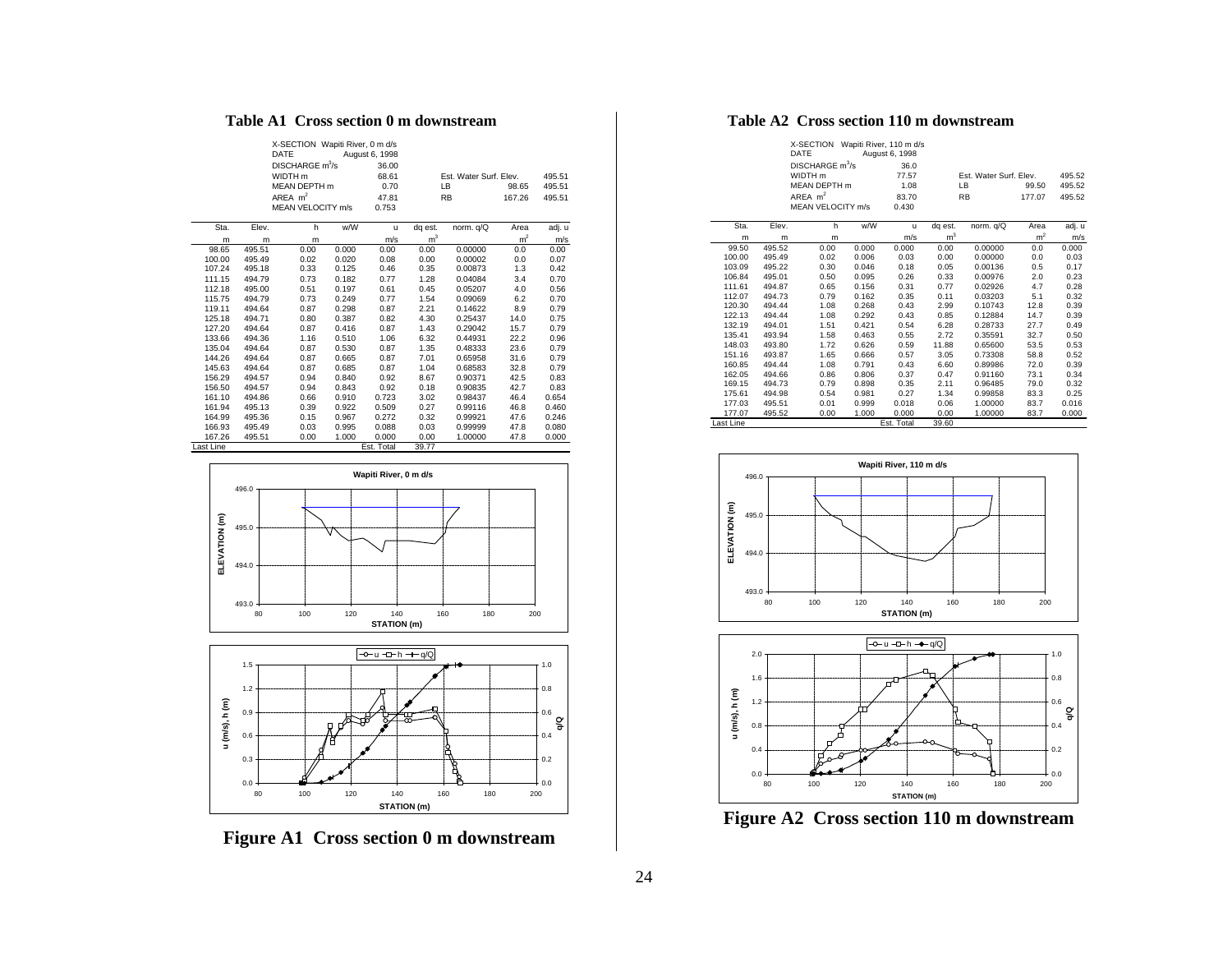#### **Table A3 Cross section 610 m downstream**

| X-SECTION Wapiti River, 610 m d/s<br>DATE | August 6, 1998 |           |                        |        |
|-------------------------------------------|----------------|-----------|------------------------|--------|
| DISCHARGE $m^3/s$                         | 36.00          |           |                        |        |
| WIDTH m                                   | 69.33          |           | Est. Water Surf. Elev. | 495.35 |
| MEAN DEPTH m                              | 0.92           | LB        | 99.72                  | 495.35 |
| AREA $m2$                                 | 64.10          | <b>RB</b> | 169.05                 | 495.35 |
| MEAN VELOCITY m/s                         | 0.562          |           |                        |        |

| Sta.      | Elev.  | h    | w/W   | u          | dq est.        | norm. q/Q | Area           | adj. U |
|-----------|--------|------|-------|------------|----------------|-----------|----------------|--------|
| m         | m      | m    |       | m/s        | m <sup>3</sup> |           | m <sup>2</sup> | m/s    |
| 99.72     | 495.35 | 0.00 | 0.000 | 0.000      | 0.00           | 0.00000   | 0.0            | 0.000  |
| 100.00    | 495.33 | 0.02 | 0.004 | 0.048      | 0.00           | 0.00000   | 0.0            | 0.044  |
| 103.76    | 495.13 | 0.22 | 0.058 | 0.22       | 0.06           | 0.00154   | 0.5            | 0.20   |
| 109.51    | 494.78 | 0.57 | 0.141 | 0.41       | 0.71           | 0.01973   | 2.7            | 0.37   |
| 111.38    | 494.78 | 0.57 | 0.168 | 0.41       | 0.44           | 0.03091   | 3.8            | 0.37   |
| 116.13    | 494.71 | 0.65 | 0.237 | 0.44       | 1.24           | 0.06236   | 6.7            | 0.41   |
| 120.24    | 494.49 | 0.86 | 0.296 | 0.54       | 1.51           | 0.10090   | 9.8            | 0.49   |
| 126.58    | 494.35 | 1.00 | 0.388 | 0.59       | 3.34           | 0.18602   | 15.7           | 0.54   |
| 134.66    | 494.13 | 1.22 | 0.504 | 0.68       | 5.70           | 0.33116   | 24.7           | 0.62   |
| 140.70    | 493.99 | 1.36 | 0.591 | 0.73       | 5.47           | 0.47057   | 32.5           | 0.67   |
| 148.54    | 493.92 | 1.43 | 0.704 | 0.75       | 8.12           | 0.67722   | 43.5           | 0.69   |
| 150.27    | 493.99 | 1.36 | 0.729 | 0.73       | 1.79           | 0.72268   | 45.9           | 0.67   |
| 158.30    | 494.42 | 0.93 | 0.845 | 0.57       | 5.96           | 0.87450   | 55.1           | 0.52   |
| 158.52    | 494.35 | 1.00 | 0.848 | 0.59       | 0.12           | 0.87764   | 55.3           | 0.54   |
| 164.51    | 494.35 | 1.00 | 0.935 | 0.59       | 3.57           | 0.96857   | 61.4           | 0.54   |
| 167.71    | 494.85 | 0.50 | 0.981 | 0.37       | 1.17           | 0.99829   | 63.8           | 0.34   |
| 169.01    | 495.34 | 0.01 | 0.999 | 0.03       | 0.07           | 1.00000   | 64.1           | 0.02   |
| 169.05    | 495.35 | 0.00 | 1.000 | 0.000      | 0.00           | 1.00000   | 64.1           | 0.000  |
| Last Line |        |      |       | Est. Total | 39.27          |           |                |        |





**Figure A3 Cross section 610 m downstream**

#### **Table A4 Cross section 1230 m downstream**

| X-SECTION Wapiti River, 1230 m d/s<br>DATE | August 6, 1998 |           |                        |        |
|--------------------------------------------|----------------|-----------|------------------------|--------|
| DISCHARGE $m^3$ /s<br>WIDTH m              | 36.00<br>83.33 |           | Est. Water Surf. Elev. | 495.05 |
| MEAN DEPTH m                               | 0.88           | LB        | 99.24                  | 495.05 |
| AREA $m2$<br>MEAN VELOCITY m/s             | 73.19<br>0.492 | <b>RB</b> | 182.57                 | 495.05 |

| Sta.      | Elev.  | h    | w/W   | u          | dq est.        | norm. q/Q | Area           | adj. u |
|-----------|--------|------|-------|------------|----------------|-----------|----------------|--------|
| m         | m      | m    |       | m/s        | m <sup>3</sup> |           | m <sup>2</sup> | m/s    |
| 99.24     | 495.05 | 0.00 | 0.000 | 0.000      | 0.00           | 0.00000   | 0.0            | 0.000  |
| 100.00    | 495.03 | 0.02 | 0.009 | 0.043      | 0.00           | 0.00000   | 0.0            | 0.040  |
| 105.90    | 494.73 | 0.33 | 0.080 | 0.254      | 0.15           | 0.00393   | 1.0            | 0.235  |
| 110.15    | 494.48 | 0.57 | 0.131 | 0.369      | 0.59           | 0.01920   | 2.9            | 0.341  |
| 115.13    | 494.34 | 0.71 | 0.191 | 0.429      | 1.28           | 0.05201   | 6.1            | 0.396  |
| 121.10    | 494.19 | 0.86 | 0.262 | 0.48       | 2.14           | 0.10710   | 10.8           | 0.45   |
| 127.19    | 494.27 | 0.79 | 0.335 | 0.46       | 2.36           | 0.16762   | 15.9           | 0.42   |
| 132.52    | 494.05 | 1.00 | 0.399 | 0.54       | 2.37           | 0.22840   | 20.6           | 0.50   |
| 142.57    | 493.69 | 1.36 | 0.520 | 0.66       | 7.09           | 0.41059   | 32.5           | 0.61   |
| 148.28    | 493.69 | 1.36 | 0.589 | 0.66       | 5.12           | 0.54200   | 40.3           | 0.61   |
| 154.50    | 493.91 | 1.14 | 0.663 | 0.59       | 4.84           | 0.66642   | 48.0           | 0.54   |
| 168.37    | 494.05 | 1.00 | 0.830 | 0.54       | 8.37           | 0.88136   | 62.9           | 0.50   |
| 170.18    | 494.05 | 1.00 | 0.851 | 0.54       | 0.97           | 0.90638   | 64.7           | 0.50   |
| 175.71    | 494.12 | 0.93 | 0.918 | 0.51       | 2.80           | 0.97820   | 70.1           | 0.47   |
| 176.06    | 494.19 | 0.86 | 0.922 | 0.48       | 0.16           | 0.98221   | 70.4           | 0.45   |
| 182.56    | 495.05 | 0.00 | 1.000 | 0.01       | 0.69           | 1.00000   | 73.2           | 0.01   |
| 182.57    | 495.05 | 0.00 | 1.000 | 0.00       | 0.00           | 1.00000   | 73.2           | 0.00   |
| Last Line |        |      |       | Est. Total | 38.94          |           |                |        |
|           |        |      |       |            |                |           |                |        |





**Figure A4 Cross section 1230 m downstream**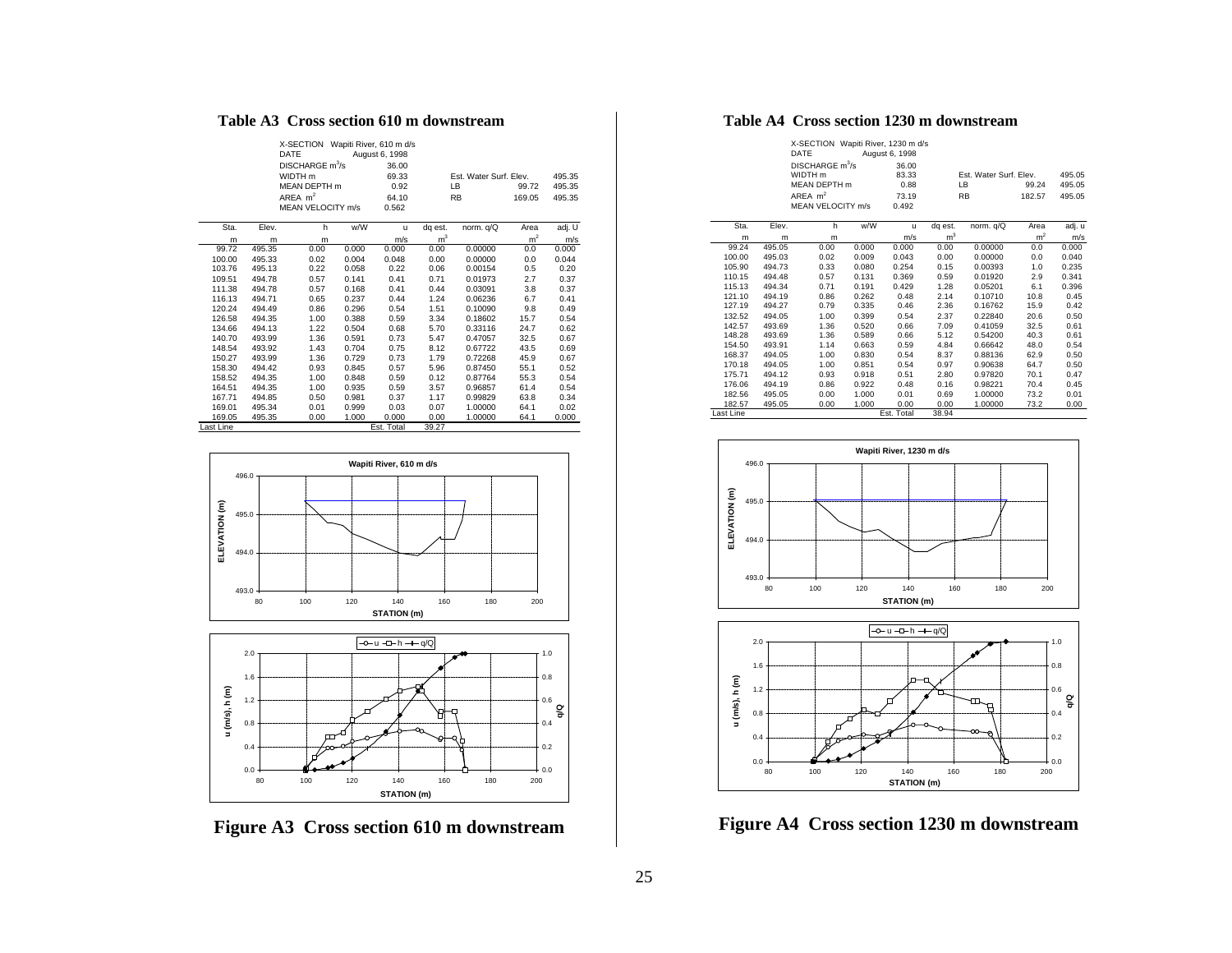#### **Table A5 Cross section 1610 m downstream**

| X-SECTION Wapiti River, 1610 m d/s<br>DATE | August 6, 1998 |           |                        |        |
|--------------------------------------------|----------------|-----------|------------------------|--------|
| DISCHARGE m <sup>3</sup> /s                | 36.0           |           |                        |        |
| WIDTH m                                    | 77.01          |           | Est. Water Surf. Elev. | 494.44 |
| MEAN DEPTH m                               | 1.59           | LB        | 99.89                  | 494.44 |
| AREA $m2$                                  | 122.78         | <b>RB</b> | 176.90                 | 494.44 |
| MEAN VELOCITY m/s                          | 0.293          |           |                        |        |

| Sta.      | Elev.  | h    | w/W   | u          | dq est.        | norm. q/Q | Area           | adj. u |
|-----------|--------|------|-------|------------|----------------|-----------|----------------|--------|
| m         | m      | m    |       | m/s        | m <sup>3</sup> |           | m <sup>2</sup> | m/s    |
| 99.89     | 494.44 | 0.00 | 0.000 | 0.000      | 0.00           | 0.00000   | 0.0            | 0.000  |
| 100.00    | 494.42 | 0.02 | 0.001 | 0.017      | 0.00           | 0.00000   | 0.0            | 0.015  |
| 101.31    | 493.92 | 0.52 | 0.019 | 0.139      | 0.03           | 0.00068   | 0.4            | 0.122  |
| 101.55    | 493.93 | 0.51 | 0.022 | 0.137      | 0.02           | 0.00110   | 0.5            | 0.120  |
| 105.51    | 493.43 | 1.01 | 0.073 | 0.22       | 0.53           | 0.01404   | 3.5            | 0.19   |
| 109.30    | 493.50 | 0.94 | 0.122 | 0.21       | 0.78           | 0.03308   | 7.2            | 0.18   |
| 115.61    | 493.43 | 1.01 | 0.204 | 0.22       | 1.30           | 0.06473   | 13.3           | 0.19   |
| 124.58    | 493.22 | 1.23 | 0.321 | 0.25       | 2.32           | 0.12128   | 23.4           | 0.22   |
| 130.95    | 492.36 | 2.09 | 0.403 | 0.35       | 3.15           | 0.19803   | 33.9           | 0.31   |
| 137.36    | 491.71 | 2.73 | 0.487 | 0.42       | 5.95           | 0.34303   | 49.3           | 0.37   |
| 144.01    | 491.78 | 2.66 | 0.573 | 0.41       | 7.46           | 0.52490   | 67.3           | 0.36   |
| 149.89    | 491.85 | 2.59 | 0.649 | 0.41       | 6.31           | 0.67881   | 82.7           | 0.36   |
| 158.54    | 492.21 | 2.23 | 0.762 | 0.37       | 8.04           | 0.87484   | 103.5          | 0.32   |
| 162.16    | 492.71 | 1.73 | 0.809 | 0.31       | 2.42           | 0.93385   | 110.7          | 0.27   |
| 169.01    | 493.50 | 0.94 | 0.898 | 0.21       | 2.35           | 0.99120   | 119.8          | 0.18   |
| 169.66    | 493.86 | 0.58 | 0.906 | 0.15       | 0.09           | 0.99333   | 120.3          | 0.13   |
| 171.94    | 493.92 | 0.52 | 0.936 | 0.14       | 0.18           | 0.99773   | 121.6          | 0.12   |
| 176.37    | 494.42 | 0.02 | 0.993 | 0.02       | 0.09           | 1.00000   | 122.8          | 0.01   |
| 176.90    | 494.44 | 0.00 | 1.000 | 0.00       | 0.00           | 1.00000   | 122.8          | 0.00   |
| Last Line |        |      |       | Est. Total | 41.01          |           |                |        |





**Figure A5 Cross section 1610 m downstream**

#### **Table A6 Cross section 2155 m downstream**

| X-SECTION Wapiti River, 2155 m d/s |                |                        |        |        |
|------------------------------------|----------------|------------------------|--------|--------|
| DATE                               | August 6, 1998 |                        |        |        |
| DISCHARGE $m^3$ /s                 | 36.0           |                        |        |        |
| WIDTH m                            | 73.13          | Est. Water Surf. Elev. |        | 493.70 |
| MEAN DEPTH m                       | 0.82           | LΒ                     | 100.00 | 493.70 |
| $ARFA$ m <sup>2</sup>              | 60.22          | <b>RB</b>              | 173.13 | 493.70 |
| MEAN VELOCITY m/s                  | 0.598          |                        |        |        |

| Sta.      | Elev.  | h    | w/W   |            |                |           | Area           |        |
|-----------|--------|------|-------|------------|----------------|-----------|----------------|--------|
|           |        |      |       | u          | dq est.        | norm. q/Q |                | adj. u |
| m         | m      | m    |       | m/s        | m <sup>3</sup> |           | m <sup>2</sup> | m/s    |
| 100.00    | 493.70 | 0.00 | 0.000 | 0.00       | 0.00           | 0.00000   | 0.0            | 0.00   |
| 109.51    | 493.12 | 0.58 | 0.130 | 0.47       | 0.65           | 0.01731   | 2.7            | 0.45   |
| 111.08    | 493.12 | 0.58 | 0.151 | 0.47       | 0.43           | 0.02875   | 3.7            | 0.45   |
| 111.66    | 493.27 | 0.43 | 0.159 | 0.39       | 0.13           | 0.03213   | 3.9            | 0.37   |
| 115.04    | 493.12 | 0.58 | 0.206 | 0.47       | 0.73           | 0.05157   | 5.6            | 0.45   |
| 117.13    | 492.90 | 0.79 | 0.234 | 0.58       | 0.75           | 0.07171   | 7.1            | 0.56   |
| 123.86    | 492.69 | 1.01 | 0.326 | 0.68       | 3.84           | 0.17436   | 13.1           | 0.66   |
| 124.72    | 492.76 | 0.94 | 0.338 | 0.65       | 0.55           | 0.18917   | 14.0           | 0.63   |
| 134.67    | 492.47 | 1.22 | 0.474 | 0.78       | 7.68           | 0.39432   | 24.7           | 0.75   |
| 137.60    | 492.62 | 1.08 | 0.514 | 0.72       | 2.52           | 0.46152   | 28.1           | 0.69   |
| 149.33    | 492.47 | 1.22 | 0.675 | 0.78       | 10.10          | 0.73109   | 41.6           | 0.75   |
| 151.07    | 492.55 | 1.15 | 0.698 | 0.75       | 1.58           | 0.77320   | 43.7           | 0.72   |
| 155.01    | 492.40 | 1.29 | 0.752 | 0.81       | 3.75           | 0.87338   | 48.5           | 0.78   |
| 173.13    | 493.70 | 0.00 | 1.000 | 0.000      | 4.74           | 1.00000   | 60.2           | 0.000  |
| Last Line |        |      |       | Est. Total | 37.45          |           |                |        |





**Figure A6 Cross section 2155 m downstream**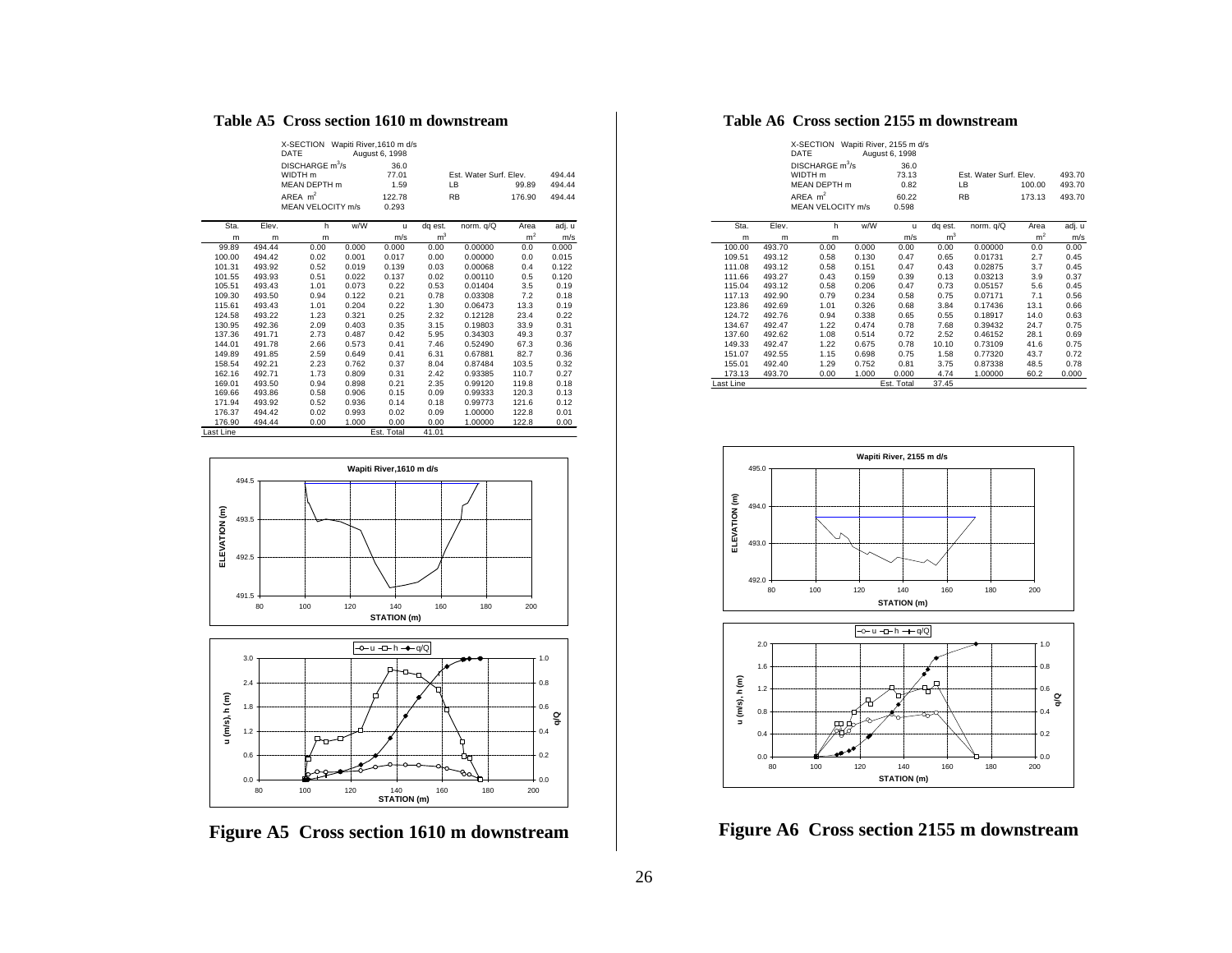#### **Table A7 Cross section 2915 m downstream**

| X-SECTION Wapiti River, 2915 m d/s |                |           |                        |        |
|------------------------------------|----------------|-----------|------------------------|--------|
| DATE                               | August 6, 1998 |           |                        |        |
| DISCHARGE m <sup>3</sup> /s        | 36.0           |           |                        |        |
| WIDTH m                            | 99.62          |           | Est. Water Surf. Elev. | 493.48 |
| MEAN DEPTH m                       | 1.82           | LB        | 99.92                  | 493.48 |
| AREA $m2$                          | 181.07         | <b>RB</b> | 199.54                 | 493.48 |
| MEAN VELOCITY m/s                  | 0.199          |           |                        |        |

| Sta.      | Elev.  | h    | w/W   | u          | dq est.        | norm. q/Q | Area           | adj. u |
|-----------|--------|------|-------|------------|----------------|-----------|----------------|--------|
| m         | m      | m    |       | m/s        | m <sup>3</sup> |           | m <sup>2</sup> | m/s    |
| 99.92     | 493.48 | 0.00 | 0.000 | 0.000      | 0.00           | 0.00000   | 0.0            | 0.000  |
| 100.00    | 493.45 | 0.02 | 0.001 | 0.011      | 0.00           | 0.00000   | 0.0            | 0.010  |
| 102.29    | 492.95 | 0.52 | 0.024 | 0.09       | 0.03           | 0.00080   | 0.6            | 0.08   |
| 103.11    | 492.84 | 0.64 | 0.032 | 0.10       | 0.04           | 0.00195   | 1.1            | 0.09   |
| 105.11    | 492.77 | 0.71 | 0.052 | 0.11       | 0.14           | 0.00555   | 2.4            | 0.10   |
| 112.22    | 491.55 | 1.93 | 0.123 | 0.21       | 1.46           | 0.04388   | 11.8           | 0.19   |
| 121.40    | 491.05 | 2.43 | 0.216 | 0.24       | 4.47           | 0.16103   | 31.8           | 0.23   |
| 129.80    | 490.90 | 2.57 | 0.300 | 0.25       | 5.17           | 0.29638   | 52.8           | 0.24   |
| 140.55    | 491.05 | 2.43 | 0.408 | 0.24       | 6.61           | 0.46944   | 79.7           | 0.23   |
| 148.53    | 491.33 | 2.14 | 0.488 | 0.22       | 4.22           | 0.57984   | 97.9           | 0.21   |
| 159.17    | 491.55 | 1.93 | 0.595 | 0.21       | 4.64           | 0.70130   | 119.5          | 0.19   |
| 164.21    | 491.69 | 1.78 | 0.645 | 0.20       | 1.88           | 0.75066   | 128.9          | 0.19   |
| 177.59    | 491.69 | 1.78 | 0.780 | 0.20       | 4.68           | 0.87332   | 152.8          | 0.19   |
| 181.88    | 491.76 | 1.71 | 0.823 | 0.19       | 1.45           | 0.91127   | 160.2          | 0.18   |
| 189.20    | 492.05 | 1.42 | 0.896 | 0.17       | 2.07           | 0.96539   | 171.7          | 0.16   |
| 190.35    | 491.91 | 1.57 | 0.908 | 0.18       | 0.30           | 0.97326   | 173.4          | 0.17   |
| 194.96    | 492.62 | 0.85 | 0.954 | 0.12       | 0.84           | 0.99516   | 179.0          | 0.11   |
| 197.02    | 492.92 | 0.56 | 0.975 | 0.090      | 0.15           | 0.99914   | 180.5          | 0.085  |
| 197.69    | 493.14 | 0.33 | 0.981 | 0.064      | 0.02           | 0.99974   | 180.8          | 0.060  |
| 199.54    | 493.48 | 0.00 | 1.000 | 0.000      | 0.01           | 1.00000   | 181.1          | 0.000  |
| Last Line |        |      |       | Est. Total | 38.19          |           |                |        |



**Figure A7 Cross section 2915 m downstream**

#### **Table A8 Cross section 3600 m downstream**

| X-SECTION Wapiti River, 3600 m d/s |                |           |                          |        |
|------------------------------------|----------------|-----------|--------------------------|--------|
| DATE                               | August 6, 1998 |           |                          |        |
| DISCHARGE $m^3$ /s                 | 36.0           |           |                          |        |
| WIDTH <sub>m</sub>                 | 66.12          |           | Est. Water Surface Elev. | 492.72 |
| MEAN DEPTH m                       | 0.80           | LB        | 100.00                   | 492.72 |
| AREA $m2$                          | 52.65          | <b>RB</b> | 166.12                   | 492.72 |
| MEAN VELOCITY m/s                  | 0.684          |           |                          |        |

| Sta.      | Elev.  | h    | w/W   | u          | dq est.        | norm. q/Q | Area           | adj. u |
|-----------|--------|------|-------|------------|----------------|-----------|----------------|--------|
| m         | m      | m    |       | m/s        | m <sup>3</sup> |           | m <sup>2</sup> | m/s    |
| 100.00    | 492.72 | 0.00 | 0.000 | 0.00       | 0.00           | 0.00000   | 0.0            | 0.00   |
| 105.00    | 492.34 | 0.38 | 0.076 | 0.42       | 0.20           | 0.00525   | 0.9            | 0.40   |
| 105.42    | 492.24 | 0.48 | 0.082 | 0.49       | 0.08           | 0.00740   | 1.1            | 0.47   |
| 110.06    | 491.88 | 0.84 | 0.152 | 0.71       | 1.81           | 0.05571   | 4.2            | 0.68   |
| 111.43    | 491.81 | 0.91 | 0.173 | 0.75       | 0.87           | 0.07883   | 5.4            | 0.72   |
| 121.64    | 491.74 | 0.98 | 0.327 | 0.78       | 7.36           | 0.27513   | 15.0           | 0.75   |
| 123.08    | 491.81 | 0.91 | 0.349 | 0.75       | 1.04           | 0.30282   | 16.3           | 0.72   |
| 134.33    | 491.96 | 0.76 | 0.519 | 0.66       | 6.63           | 0.47962   | 25.7           | 0.64   |
| 135.42    | 491.88 | 0.84 | 0.536 | 0.71       | 0.60           | 0.49550   | 26.6           | 0.68   |
| 144.03    | 491.74 | 0.98 | 0.666 | 0.78       | 5.82           | 0.65072   | 34.4           | 0.75   |
| 153.94    | 491.74 | 0.98 | 0.816 | 0.78       | 7.61           | 0.85355   | 44.1           | 0.75   |
| 157.53    | 491.96 | 0.76 | 0.870 | 0.66       | 2.27           | 0.91395   | 47.2           | 0.64   |
| 164.08    | 492.04 | 0.68 | 0.969 | 0.61       | 3.01           | 0.99434   | 52.0           | 0.59   |
| 166.12    | 492.72 | 0.00 | 1.000 | 0.000      | 0.21           | 1.00000   | 52.6           | 0.000  |
| Last Line |        |      |       | Est. Total | 37.50          |           |                |        |



**Figure A8 Cross section 3600 m downstream**